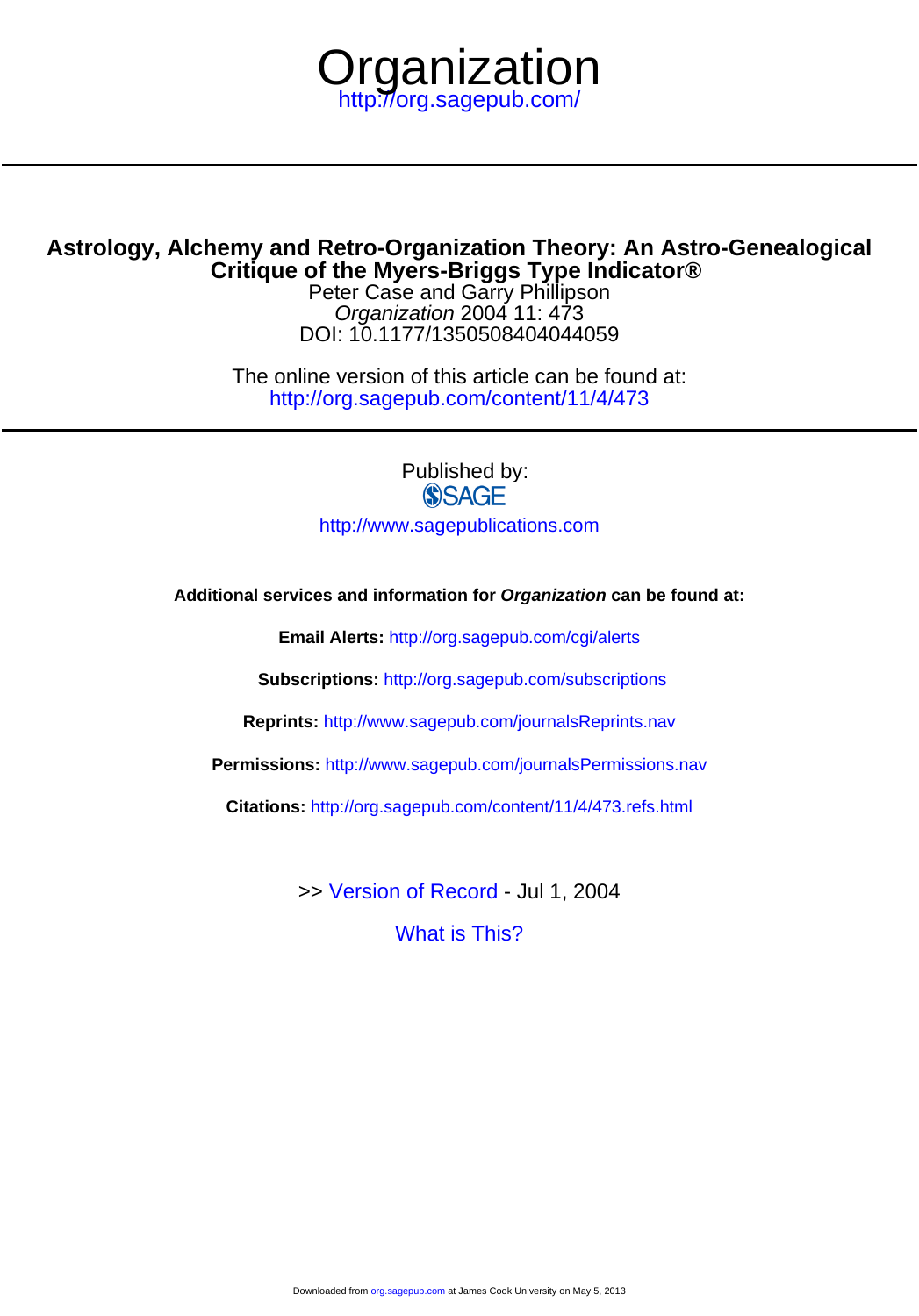Downloaded from [org.sagepub.com](http://org.sagepub.com/) at James Cook University on May 5, 2013

**Volume 11(4): 473–495 ISSN 1350–5084 Copyright © 2004 SAGE (London, Thousand Oaks, CA and New Delhi)**

# **Astrology, Alchemy and Retro-Organization Theory: An Astro-Genealogical Critique of the Myers-Briggs Type Indicator®**

*Abstract. The influence of astrology and alchemy on organizational conduct has not hitherto attracted much serious social scientific attention. Retro-organizational theory licenses paying closer attention to topics that are systematically occluded by modern knowledge regimes and is invoked in this article to examine the manner in which premodern cosmologies underpin certain contemporary organizational practices. The Myers-Briggs Type Indicator® (MBTI) is presented as a particularly conspicuous example of how the modern may be suffused by the premodern. An astro-genealogical account of the development of the MBTI® is offered, tracing its Jungian origins and exposing structural debts to Renaissance thinking and earlier forms of symbolism. The article concludes with a consideration of Latour's claim that 'we have never been modern' and suggests ways in which his hybridization critique of modernity connects with astrological and alchemical cosmology. Key words. Foucault; genealogical analysis; geomancy; humours; Jung; Latour; management development; MBTI; organizational development; psychometrics*

[Peter Case](#page-23-0) and [Garry Phillipson](#page-23-0) University of Exeter, UK and Bath Spa University College, UK

To the best of our knowledge, there have been no reputable investigations of the influence of astrology and alchemy on practices within the contemporary worlds of organization and management. This seems somewhat surprising given evidence of the manifest impact astrology is having on organizational conduct in both empirical and theoretical terms. Despite modern science's best efforts to exorcise the demon through rational

DOI: 10.1177/1350508404044059<www.sagepublications.com>



**articles**

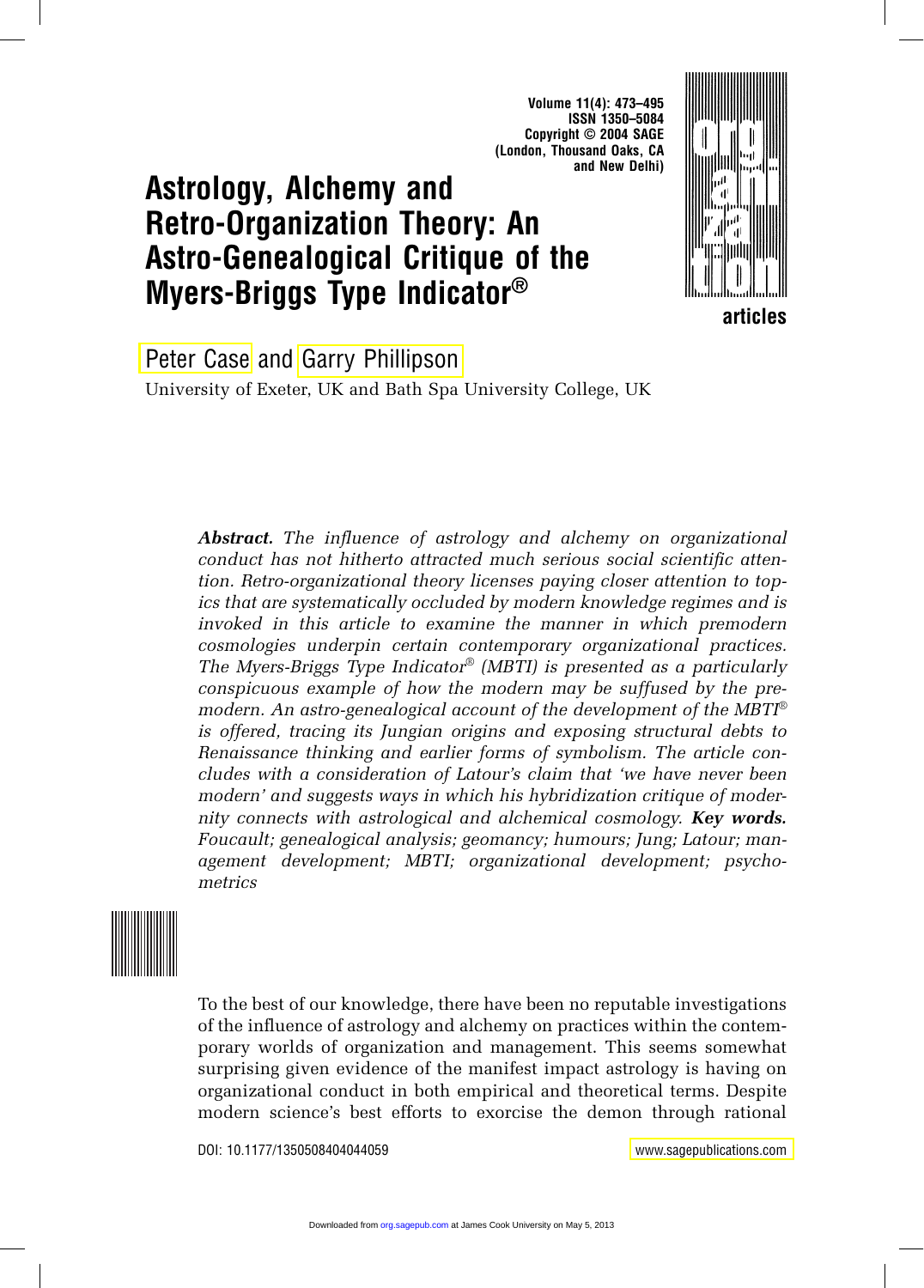

means, astrology continues to have a pull on the popular imagination, as testified to, for example, by the prevalence of sun sign columns in the mass media. Organizational life, too, reflects this broader social interest as more and more corporations turn to astrologers for help in making decisions. The attention of marketing executives is being drawn by the possibility that astrological knowledge might enable companies better to target their products and services (Mitchell, 1995; Mitchell and Haggett, 1997; Mitchell and Tate, 1998; Phillipson, 2000). There has been similar interest recently expressed amongst the financial fraternity (Anon., 1996; Brooker, 1998a, 1998b; Galarza, 1999), and there are also a small number of books with a business focus published by professional astrologers (Bates and Chrzanowska-Bowles, 1994; McEvers, 1989).

In empirical research terms alone, then, it seems legitimate to ask why astrology appeals to the executive world, where and how it is being deployed and with what organizational consequences.<sup>1</sup> Although wishing to encourage and promote such enquiry, this article adopts a more theoretical orientation. Starting from a broad interest in the sociological and organizational dimensions of astrological phenomena, we want to make contributions on two interrelated fronts: (1) to offer a *theoretical* justification for researching astrological interests and practices using the intellectual framework afforded by Burrell's 'retro-organization theory' (Burrell, 1998); and (2) to apply retro-organization theory to an analysis of one of the most widely used psychometric instruments in the contemporary organizational world, namely, the Myers-Briggs Type Indicator® (MBTI). In short, we seek to construct a 'history of the present' for the MBTI®—an 'astro-genealogy', if you will—informed by a reading of Burrell's work.

Adopting this line of enquiry is a risky business. As the paucity of credible research suggests, astrology and alchemy are generally considered taboo for academics whose interest in such subjects is anything other than strictly historical. There is a distinct danger, openly acknowledged by Eysenck and Nias  $(1982)<sup>2</sup>$  of attracting ridicule or even contempt from one's peers for daring to express a professional interest in such topics. We should emphasize, therefore, that our purpose is not to promote or proselytize on behalf of astrology nor to stand in judgement on the validity or morality of the practices we discuss. We seek, instead, to open to scrutiny some of the otherwise unacknowledged ways in which premodern cosmology informs actual patterns of conduct and thus to contribute to an improved understanding of the range of motives and effects at work within the organizational world.

## **The Insurrection of Subjugated Knowledge**

In justifying his own 'astrological experiment', Jung  $(CW, 3 \text{ vol. } 18: 497)$ observes: 'In no previous age, however, "superstitious," was astrology so widespread and so highly esteemed as it is today.' Although penned in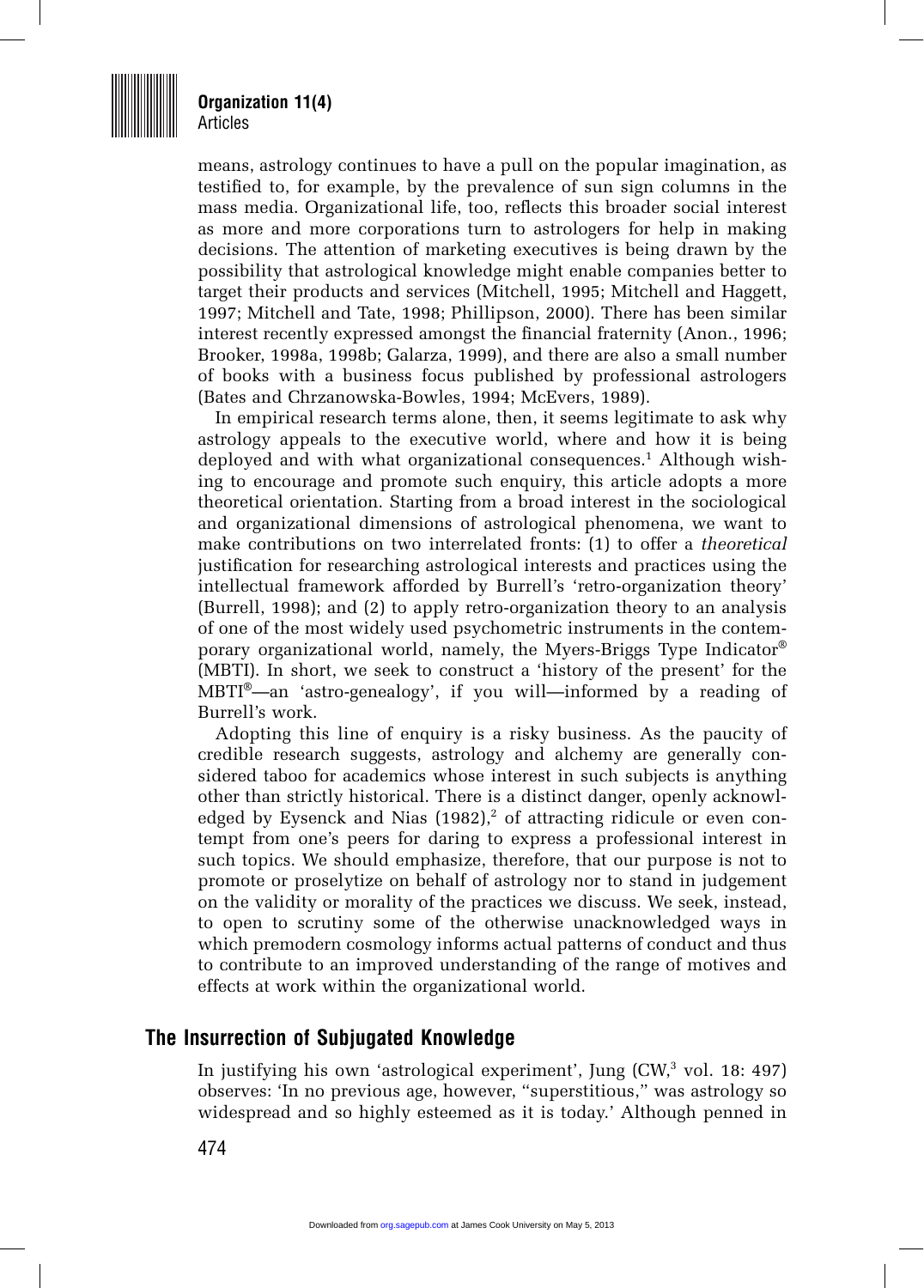

Peter Case and Garry Phillipson

the early 1950s, the remark certainly still holds true. If anything, at the beginning of the new millennium, interest in astrology along with other forms of alternative knowledge and cosmology, such as Buddhism, Taoism, Sufism, *feng shui*, complementary medicine and the occult in general, has enjoyed something of a renaissance. We think it not insignificant, moreover, that many of these cosmologies (astrology included) trace their origins to non-European and premodern roots. The renewed and revitalized interest in these cosmologies marks a disillusionment with modernity and its sciences and a search for meaning within systems of understanding that approach the world in a less objective and instrumental fashion. To place this trend in the context of organizational studies, at the very time that, according to Ritzer (1993, 1998), relations across the globe are becoming McDonaldized, and that rationalization and intensified accountability are being lauded in many institutions, there appears to be a countervailing desire amongst certain population segments actively to *re*-enchant their disenchanted world (Ritzer, 1999). We witness the emergence of a rather strange trading relationship whereby the West appears to be exporting the ideologies and technologies of global capitalism while simultaneously importing those of Middle Eastern and Oriental occultism. It is as though Westerners en masse are seeking to redress an imbalance that has been caused by what, in Foucauldian terms, might be characterized as the subjugation of particular forms of spiritual and occult understanding by knowledge regimes and disciplines associated with modernity (Foucault, 1980: 81–5).

The renewed interest in these alternative cosmologies may also be a nostalgic throwback to what are perceived in the popular imagination to be less complicated and more wholesome times. Spurious and misplaced though such nostalgia may be, the particular re-emergence of astrology as one among many alternative cosmologies in circulation (Short, 2000)—could be viewed as part of a broader pattern of a new medievalism emerging in the West. In short, bodies of knowledge and ways of understanding that were historically occluded by modern science are creeping back into vogue, much to the vocal chagrin of proponents of scientific method who view the trend with disdain and often take it as an affront to their professional integrity. $4$  Given the changed circumstances of the contemporary world, of course, these cosmologies are deployed in newly innovative and synthetic forms that simultaneously differ yet draw from their premodern applications. As we shall argue with respect to astrology and alchemy, there are both continuities and discontinuities in the marks they have made on the organizational world.

## **Retro-Organization Theory and Genealogical Analysis**

We have thus far spoken of the 're-emergence' of astrology in West. In one important sense, of course, it never went away as far as the masses are concerned, and it is only relatively small knowledge élites under the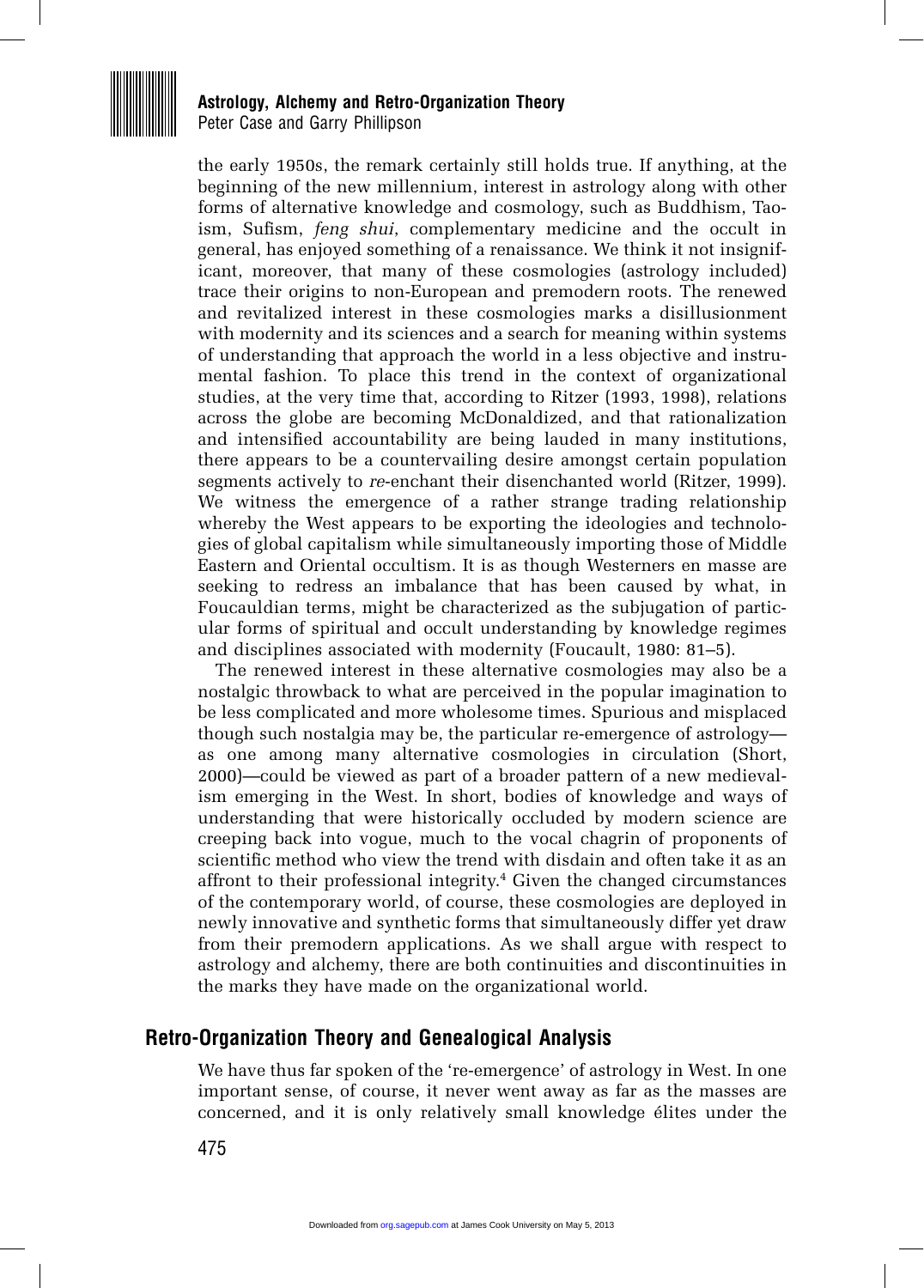

sway of Enlightenment thinking that sought its exclusion from protocols of accepted scientific practice. Concerning the widespread mass appeal of astrology, Curry (1989: 96) arrives at an interesting conclusion based on historical scholarship:

Historical evidence is rarely complete, however . . . [i]n this case, there is enough for us to say that popular astrology persisted, almost unchanged in its content, from about the late Middle Ages until at least the midnineteenth-century, probably throughout the British Isles. As such, in the eighteenth century it remained an important part of the cultural life of the relatively poor and powerless. It is also possible (indeed, necessary) to go further, and get a sense of how astrology informed their perceptions and offered guidance in matters of vital concern—agriculture, husbandry, physic, and love-life—thus comprising a kind of plebeian science of life.

That Curry deems astrology to have been a more or less consistent aspect of cultural life for the 'relatively poor and powerless' and to have constituted 'a kind of plebeian science of life' resonates interestingly with some of the tenets of Burrell's 'retro-organization theory' and, in particular, with his concern to resurrect the non-rational pragmatic knowledge and oral traditions of largely illiterate populations (Burrell, 1998). As Burrell puts it, 'We should ask about the peasantry today, yesterday and tomorrow for this category has been hidden from organizational behaviour for far too long. . . Life in organizations is much more of an everyday story of country-folk than we imagine. . . To understand today we must engage in retro-organization theorizing' (1998: 98). An important aspect of Burrell's agenda is thus the celebration of knowledges and practices that have been marginalized under modern industrial capitalism and that find their roots in a pre-Enlightenment age witchcraft, herbalism, astrology, alchemy, and so forth. Reasserting an interest in such worldviews holds out the possibility of breaking from the delusional obsessions of modernity, which, on balance, Burrell takes to have wrought far more harm than good for the great majority of the world's population. He urges us to abandon historicist notions of inevitable progress and the rule of rationality; to give up attachment to linear order and closure; and, in their place, to embrace willingly a Nietzschean world of the discontinuous, the non-rational, the Dionysian.

It is Burrell's rendering of Foucauldian genealogical analysis—arguably a central feature of the agenda just outlined—that is particularly relevant to the tasks we are pursuing in this article. Although this is not the place for a detailed exposition of Foucault's genealogical method, it is perhaps useful to note some of its key principles in order to provide further theoretical context for the analysis that we engage in below.<sup>5</sup> Foucauldian genealogies are concerned with the 'insurrection of subjugated knowledges' (Foucault, 1980: 81), by which is meant knowledges that exist as discounted or marginalized counterparts of privileged institutional discourses—medical, legal, psychiatric, scientific, governmental and so forth—and that are correspondingly afforded less social value within a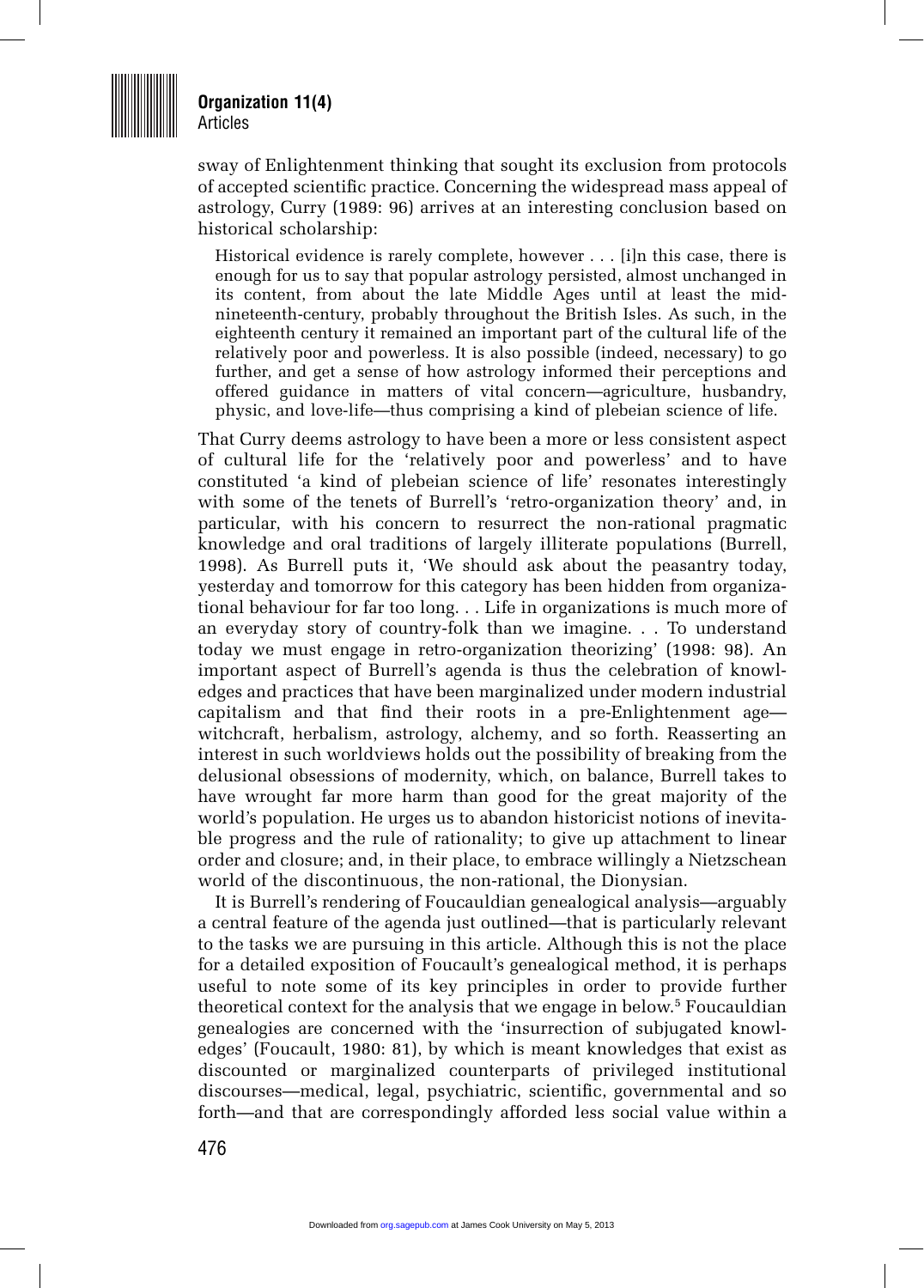

Peter Case and Garry Phillipson

given network of power/knowledge relations. Thus the perspective of psychiatric patients or ill people is actively discounted and often harshly opposed by medical knowledge, as are the local knowledges of delinquents, homosexuals or, indeed, any 'minority grouping' produced or reproduced by the webs of practice associated with a particular knowledge regime. Foucault famously asserts that, 'power produces knowledge . . . power and knowledge directly imply one another; that there is no power relation without the correlative constitution of a field of knowledge, nor any knowledge that does not presuppose and constitute at the same time power relations' (Foucault, 1977/1991: 27). Through genealogical analysis, Foucault demonstrates how it is possible to expose institutional power imbalances, injustices and inequities that have become naturalized and taken for granted within a given social order. The task of genealogical criticism is to reassert the 'low-ranking', 'unqualified' or 'directly disqualified' positions of the underprivileged or marginalized and thereby challenge the orthodoxy of hierarchical, functionalized, systematized social orders. It is by thus exposing taken-for-granted and naturalized networks of power/knowledge relations that, as Foucault puts it, 'criticism performs its work' (1980: 82). 'Genealogies', he proclaims, 'are precisely anti-sciences' (1980: 83).

Retro-organization theory and genealogical analysis are directly germane to our project insofar as astrological knowledge and practice have become marginalized through the privileging of natural and social scientific discourses that have broadly succeeded in discounting the value of intuitive understanding, holism and geomancy in favour of rational explanatory models based on material causation and a principle of verificationism rooted in experimental method. We contend that astrology, as a subjugated knowledge par excellence, is a strong candidate for the kind of genealogical and retro-organizational critique advocated by both Foucault and Burrell. Having set out what we trust is a credible theoretical licence for our undertaking, what follows is an analysis of a particular application of genealogical method in the field of management psychology. The particular example we wish to consider is that of the MBTI®, a psychometric instrument in widespread use that finds legitimacy, in part, through its affiliation to 'scientific psychology'. Our argument is that astrology and alchemy are integral to the history of the MBTI®'s development and hence are implicated and replicated at every stage of its application—in its theoretical assumptions, formal measurements, results and modes of interpretation. Yet, despite their prevalence, the occult aspects have been conveniently marginalized in a bid to secure scientific credibility for the approach. To the users of MBTI®, its astrological and alchemical heritage remains completely opaque, having become obscured by the multiple accretions and signs of scientific legitimacy. The astro-genealogy that we offer is intended to contribute to a more well-rounded account of the instrument by providing an overview which, in terms of Dreyfus and Rabinow's account of genealogical analysis,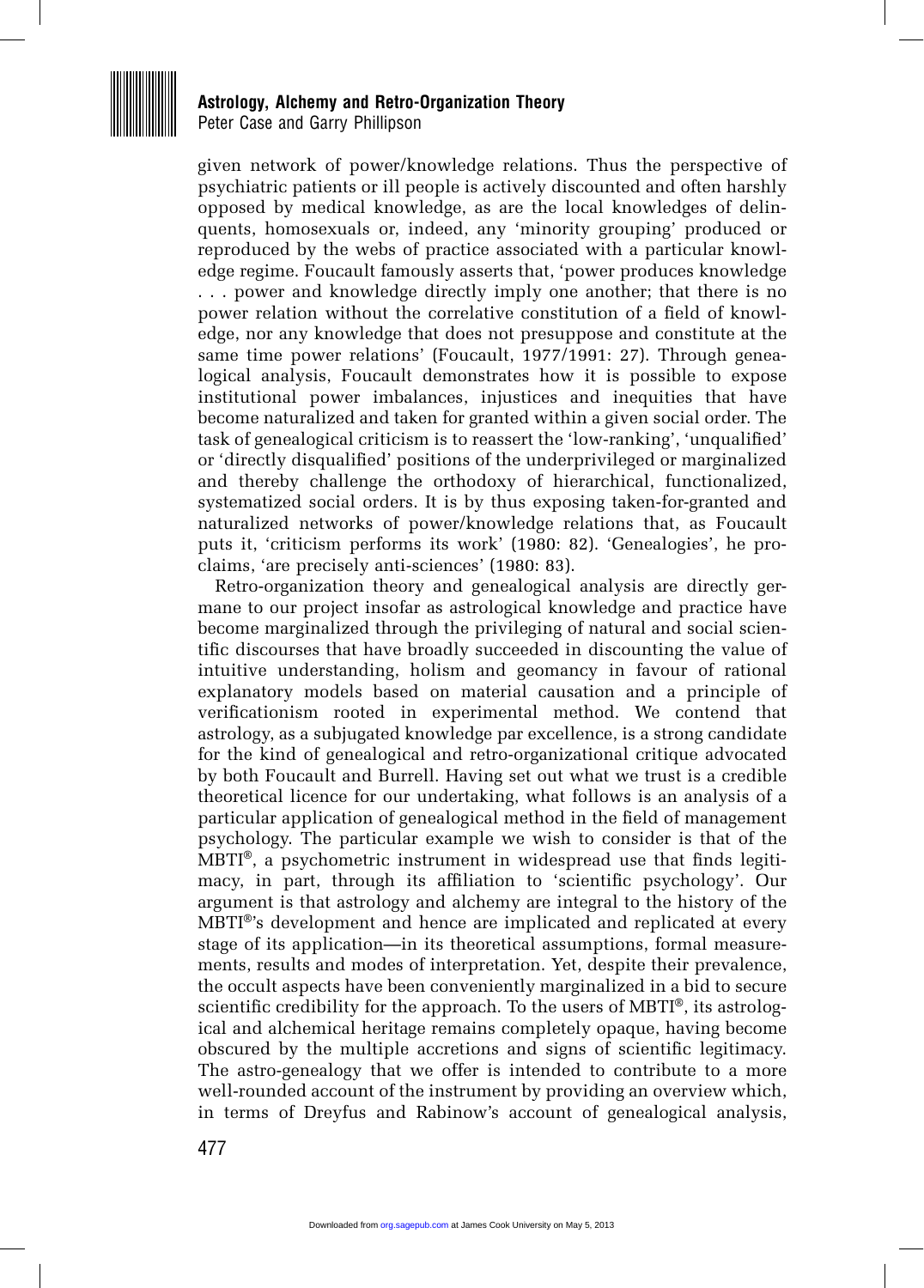

'allows the depth to be laid out . . . in a more and more profound visibility', such that the astrological and alchemical legacy becomes 'an absolutely superficial secret' (1982: 106–7).

## **The Myers-Briggs Type Indicator®**

For those unfamiliar with the MBTI®, a few words of introduction may be in order. Proponents of this approach claim it to be the most widely used psychometric test in the world, and an estimated 3.5 million MBTI® tests are administered each year in the USA alone; it has been translated into two dozen languages and is routinely used in Canada, the UK, Australia, New Zealand, Japan, Germany, Italy, Singapore, Korea and many other countries (Myers, 2000). Its popularity owes much to the fact that business communities across the globe have found it of practical value not least because of empirical evidence correlating 'psychological type' (as defined by the MBTI®) with occupational role (Kroeger and Thuesen, 1992). The MBTI® is commonly deployed to assist decision-making in a variety of management training and personnel areas, including: recruitment and selection; career counselling; team building; organizational change; individual and leadership development. It is also frequently used in post-experience and post-graduate management educational contexts, with students on business administration master's courses often being exposed to the test at some point in their studies. Whatever one might wish to challenge or criticize about this instrumental form of character analysis, there is no question that the MBTI® has a strong appeal, based on both pragmatic and intuitive factors.

The MBTI® developed out of the interests of Katherine Cook Briggs (1875–1968) and her daughter Isabel Briggs Myers (1897–1979) in human personality difference. They both read Jung's *Psychological Types* shortly after its initial publication in English in 1923 and were prompted, at the outset of the Second World War, to try to 'operationalize' the typology that he set out. They thought that the construction of a psychometric indicator might, amongst other things, prove useful in addressing certain pressing military personnel decisions faced at that time in the USA. Early forms of the MBTI® testing procedure were thus developed in the period 1942–4, but it was after the war and in the years leading up to 1956 that more systematic research involving medical students, nursing students and other sample occupations was conducted using the MBTI®. Neither Briggs nor Myers had any formal training in psychology or statistics, so Myers' encounter with a young psychology research student named David Saunders in the early 1950s was significant in terms of the statistical enhancement and subsequent development of the instrument.

Although isolated researchers and clinicians showed some interest in the MBTI® as it continued to evolve during the 1960s, it was not until Consulting Psychologists Press included the Indicator in its publication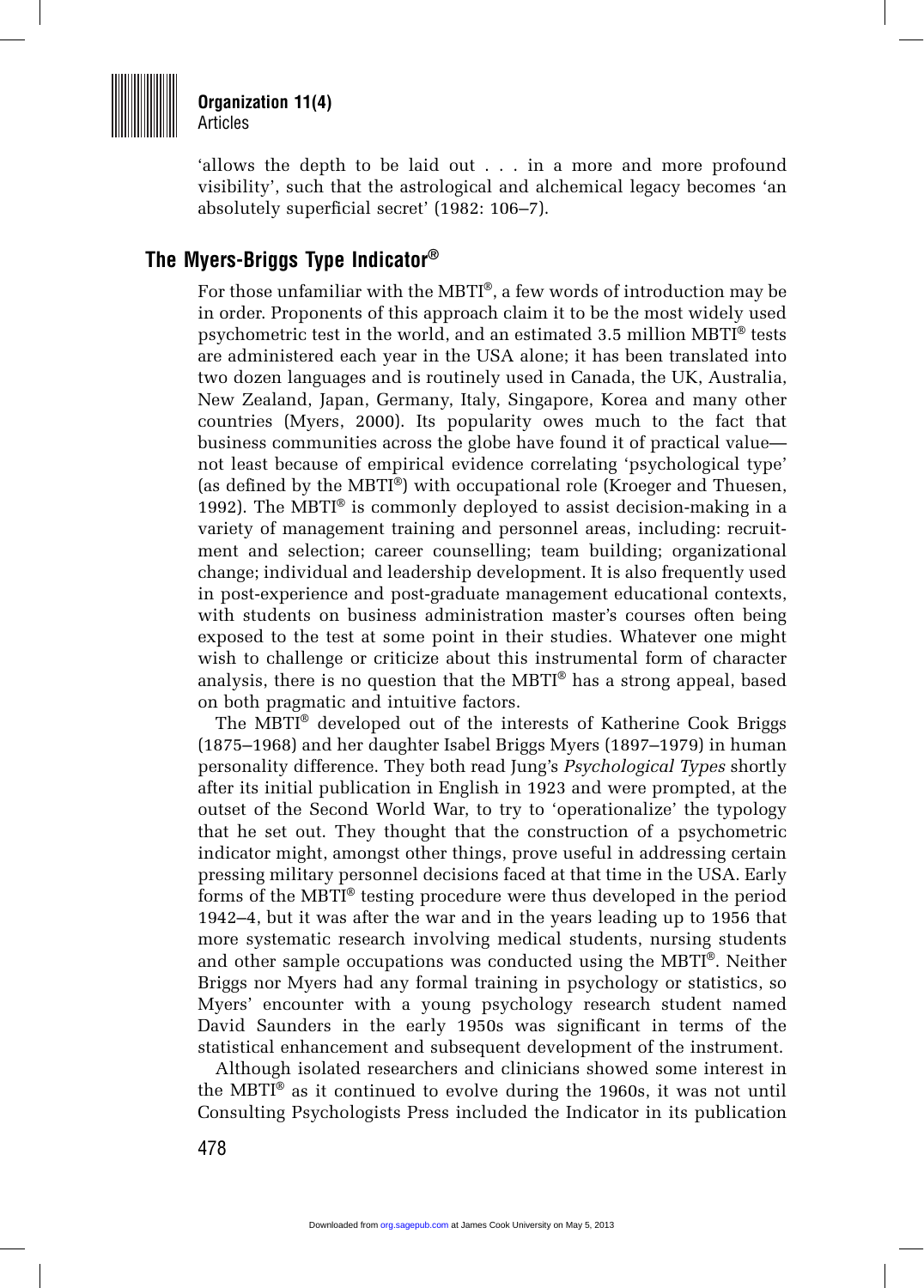

Peter Case and Garry Phillipson

list in 1975 that the approach became widely available and major commercial success ensued. Work on the development of the MBTI® continues to this day, with scales within the test being constantly reevaluated and refined. There are several psychologists associated with the approach: Naomi Quenk, Otto Kroeger and Linda Kirby are three notable figures, but the most significant contemporary advocate is Mary McCaulley, who, since meeting Isabel Myers and striking up a close working relationship with her in the late 1960s, has been a vocal proponent of the MBTI®. A membership organization, the Association for Psychological Type, was formed in 1979 and a research publication—*The Journal of Psychological Types*—established for those working primarily (although not exclusively) with the MBTI®.

From the standpoint of genealogical analysis, it is important to note that, although the MBTI<sup>®</sup> is often presented as a form of 'scientific psychology' par excellence (see, for example, Gardner and Martinko, 1996; Hammer, 1996; Thorne and Gough, 1991), its origins in Jungian personality typology (Jung, CW, vol. 6) result in the MBTI® unconsciously inheriting and reproducing theoretical and epistemological structures founded on astrological and alchemical cosmology. Because Jung's analysis of personality derives conscious inspiration from his active interest in alchemy and astrology (Jung, CW, vols 12, 13, 14), contemporary practitioners of this brand of psychometrics inadvertently find themselves conducting a form of astrological character analysis. In what follows, we endeavour to show how the development of Jung's categorization of psychological types not only reflects his fascination with quaternity in general (what he considered to be the archetypal significance of the number 'four') but explicitly connects to the four elements of astrology. Jung's typology, in turn, forms the conceptual basis of a range of MBTI® products, services and related academic research. Were the alchemical and astrological legacy lying at the conceptual heart of MBTI® exposed and acknowledged, we suggest, it would be anathema to the discipline of scientific psychology with which this system is closely aligned. $6$  We begin our critical exposition with a brief consideration of the four elements and their place in the Renaissance astrological system. This overview is a precursor to examining Jung's own interest in Renaissance alchemy and the symbolism of its binary oppositions and quaternities.

## **The Four Elements of Astrology**

In a critical review of alternative cosmologies, John Rennie Short (2000: 16) observes that 'here is an astro-archeology that underlies the contemporary rationalist world'. Perhaps this is unsurprising given the seminal part played by astrology in the development of what we now take for granted as being the methods of rational scientific enquiry (Webster,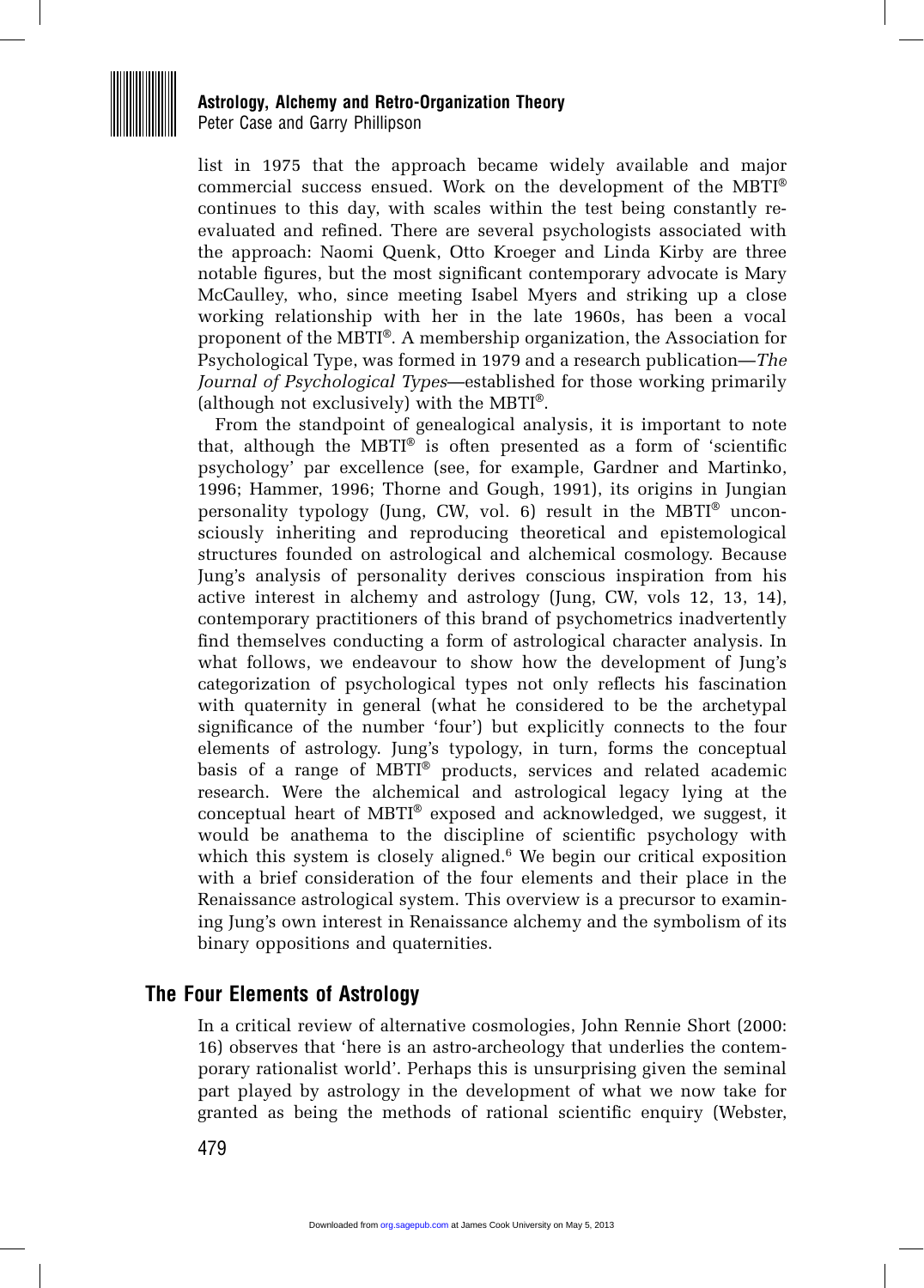

1980). Astrology was central to the Renaissance worldview and continued to influence intellectual pursuits well into the Age of Enlightenment (Shumaker, 1972). Not only that, but this pagan system, whose legacy we will glimpse in what follows, possesses roots that stretch well back into antiquity, with the consequence that much of our everyday language and modes of organizing is tell-tale, though subliminal, testimony to this cosmology. To take one simple illustrative example, the division of the week into 7 days is based on a segmentation of the regular 28-day lunar cycle into units corresponding to each of the 7 major bodies in the solar system visible from Earth: Sun, Moon, Mercury, Venus, Mars, Jupiter and Saturn. The days of the week are named after these planets the following collage of English and French day-names makes this apparent:

Monday = Moon day; Mardi = Mars day; Mercredi = Mercury day; Jeudi = Jove's day (Jupiter); Vendredi = Venus day; Saturday = Saturn day; Sunday = Sun day

The ancient Greek philosopher Empedocles is generally acknowledged to have been the first person to interpret natural phenomena using four elements—air, water, fire and earth—as an organizing vehicle. On the island of Kos around the 5th century BCE, Hippocrates, popularly known as the 'father of medicine', equated the astrological elements with corresponding bodily substances—blood, phlegm, yellow bile, black bile—and with four respective qualities: dry, warm, moist, cold. This innovation, in turn, set up the supporting intellectual conditions for another ancient Greek physician, Claudius Galen (2nd century BCE), to divide humans into four classes according to differing admixtures of Hippocrates' four substances, thus giving rise to the premodern notion of bodily 'humour' or 'temperament'. A preponderance of blood (air) in an individual was considered to produce a sanguine temperament; phlegm (water) was characteristic of the phlegmatic; yellow bile (fire) yielded the choleric; and black bile (earth) the melancholic. That Galen's typology held sway for some 1700 years thereafter, finding its way into Arabic alchemy of the 9th and 10th centuries AD and being 'rediscovered' in the translated texts of Christian alchemists during a period ranging from the 10th century to the 16th century (Hayes, 1983; Singer, 1959; Webster, 1980), is plain testimony to the pragmatic value it had for the premoderns.

To illustrate the kinds of relationships between the humours and elements devised by Renaissance thinkers, it may be helpful to consider the scheme developed by Marsilio Ficino (1433–1499), a student of medicine and astrology. In Book I of his *Vita libro tres* (*Three Books on Life*), Ficino (1989) makes the equations shown in Table 1 between bodily substance, element, quality, temperament and associated planet. We observe that little has changed in Ficino's fourfold arrangement of substance, element, quality and associated temperament since Galen's formulation. Indeed, in medical and psychological astrology the Galen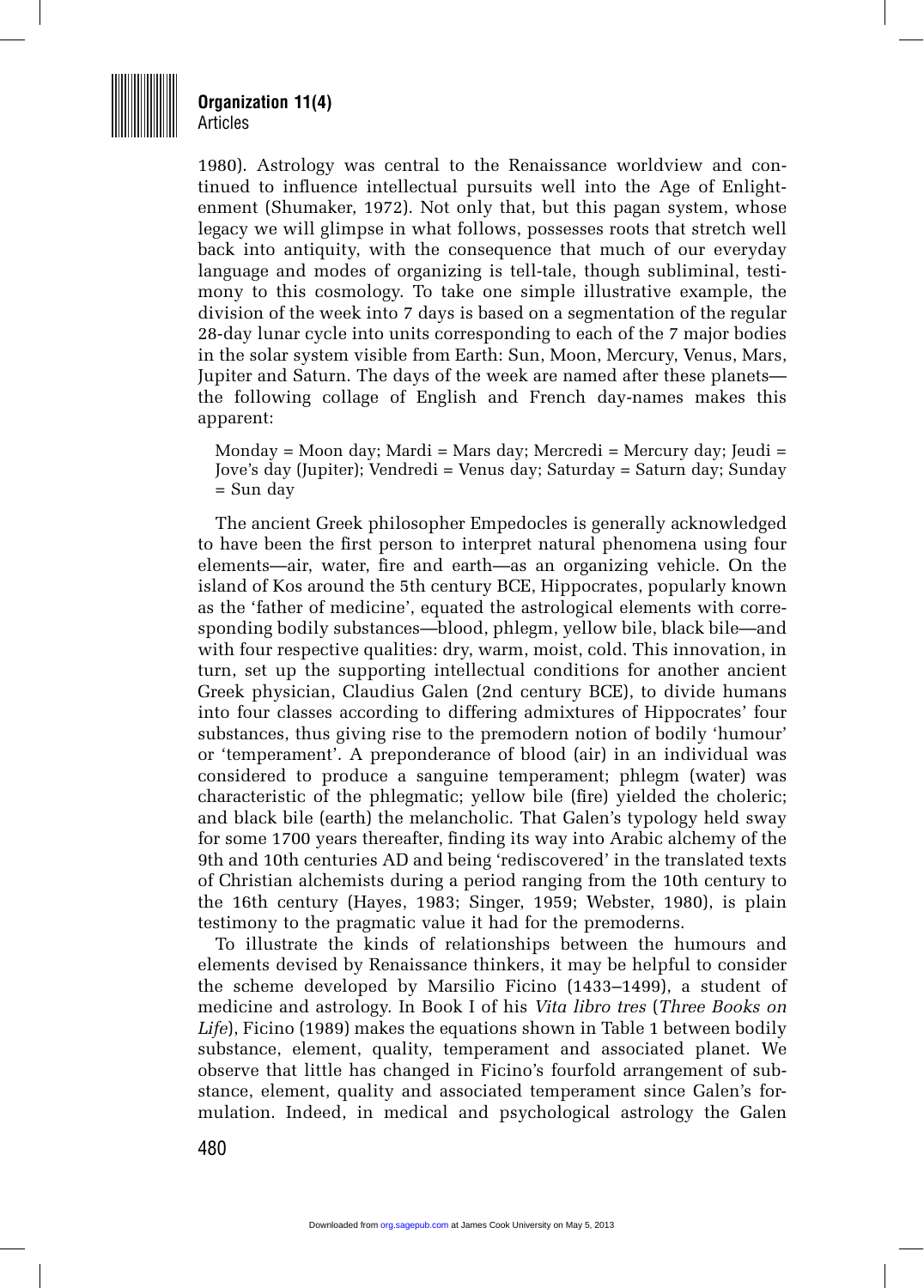

| Substance                      | Element | Quality           | Temperament | Planet                                                  |
|--------------------------------|---------|-------------------|-------------|---------------------------------------------------------|
| <b>Blood</b>                   | Air     | Warm and<br>moist | Sanguine    | Jupiter (always)<br>Venus<br>(sometimes)<br><b>Mars</b> |
| Choler<br>(red or yellow bile) | Fire    | Warm and dry      | Choleric    |                                                         |
| Black bile<br>(black choler)   | Earth   | Cold and dry      | Melancholy  | Saturn                                                  |
| Phlegm                         | Water   | Cold and moist    | Phlegmatic  | Moon (always)<br>Venus<br>(sometimes)                   |

|  |  |  |  |  |  | Table 1. Ficino's Analysis of the Humours |
|--|--|--|--|--|--|-------------------------------------------|
|--|--|--|--|--|--|-------------------------------------------|

**Source** Adapted from Short (2000: 28).

cosmology survives intact to this very day (Crane, 1997; Ridder-Patrick, 1990; Tobyn, 1997).

What, however, is the significance of the connections in this cosmology? What do these arrangements represent? To answer these questions we need at least a rudimentary understanding of alchemy and its purposes. The origins of alchemy are less than certain. Aveni (1996: 38–9) suggests alchemy was probably first practised by the Alexandrian Greeks in Egypt. He notes that the etymology of the word alchemy seems to derive from the Greek—either from 'fusing' or 'smelting' (*chyma*) or 'the black [soil—of Egypt]' (*keme*), or indeed, both. The subsequent addition of the prefix '*al*' almost certainly reflects the fact that the study was passed to the West via Muslim scholars who inherited the alchemical tradition in Alexandria when their soldiers conquered Egypt in the 7th century CE. It was not until the latter part of the first millennium (c. AD 800–1000) that alchemy was embraced by Sufism and Hermeticism and began thoroughly to blossom in the Middle East.

It is interesting to note in passing that something of a renaissance of scientific exploration was occurring in Arabia during an era that European Renaissance thinkers were later (in patronizing and Euro-centric vein) to characterize as the 'Dark Ages'. In actual fact, Renaissance scholars such as Ficino, Paracelsus, Heinrich Cornelius, Francesco Giorgi, Giordano Bruno, John Dee and Robert Fludd owed their knowledge of astrology and alchemy to the translation of texts inherited from their Greek, Judaic and Arabian predecessors. The practice of alchemy may be understood as a precursor to modern chemistry insofar as alchemists were concerned to explore through frequent and repeated experimentation—the property of materials and their chemical transmutation (Jung, CW, vols 12, 13,14; Haskins, 1960; Marshall, 2001; Webster, 1980).

This systematic exploration was motivated by the search for a material ideal whereby base metals might be transformed into gold (then considered to be the purest expression of substance). To contemporary eyes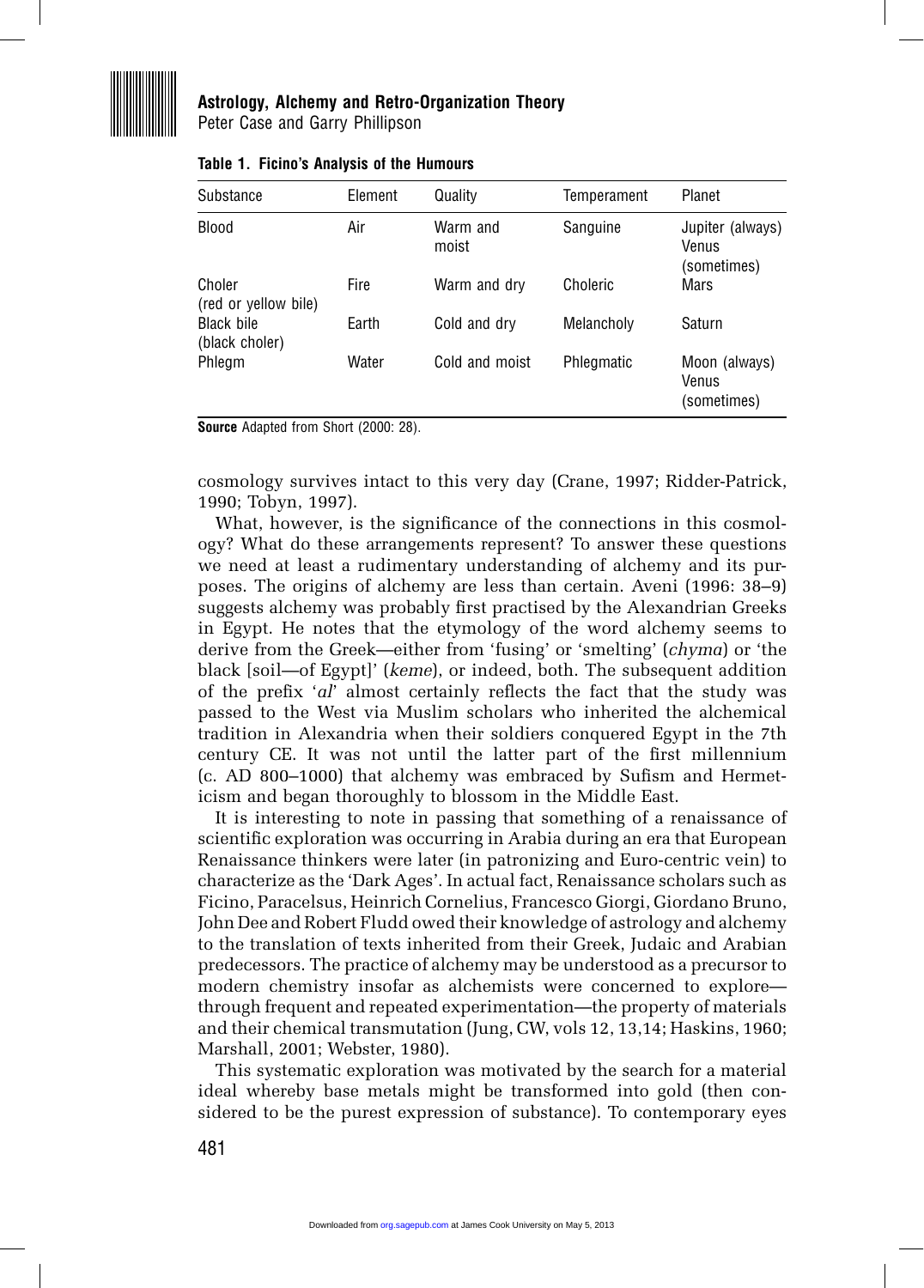

this endeavour may seem extremely naive. Before dismissing it out of hand, however, we should understand that the pursuit of this external ideal was often viewed *allegorically* by the alchemist. Outer material transformation mirrored inner personal transformation. The chemical experiments were an outward expression of a *spiritual ideal*; that of selftranscendence and realization. It was a search for understanding how the deepest meaning of life could be derived from quotidian experience.

Our point in drawing this quick sketch of alchemy and astrology (and we recognize it is no more than that) is to prepare the way for showing that Jung's attitude towards these subjects is broadly *sympathetic* and that his interest in premodern cosmologies informs his critique of modernity. Jung argues that 'modern man' (*sic*) has an inherent or instinctive need to pursue spiritually purposeful trajectories through life; a need that is fundamentally frustrated and denied by modern science, technology and the materialistic lifestyles to which they give rise. The search for the God-image is hardwired into the physiology of the brain and is part of an evolutionary inheritance (CW, vol. 6: 243) and, as such, it must find expression through constructive or, if denied, destructive means. Our point is that, in his writings on alchemy and astrology, he is in direct sympathy with the Renaissance proponents of these methods and considers the spiritual symbolism and meaning to have been lost in contemporary science, including, of course, *psychological science*. A fundamental tenet of analytical psychology (and one reason why Jung fell out so badly with Freud over his 'god-less' psychoanalysis) is that pursuit of the God-image is natural and healthy, and that its repression or denial is the source of much neurosis and psychosis in modern societies. Alchemy represented for Jung a science of spiritual and material integration: the search for the union of opposites and spiritual transcendence. Its symbolism attempts to invoke a state in which the inner human microcosm is undifferentiated from the outer macrocosm.

Take, for example, Jung's interpretation of the *Rosarium Philosophorum*, a 16th-century alchemical woodcut, as reproduced in Figure 1. The old German text beneath the image translates as, 'We are the metals' first nature and only source/ The highest tincture of the Art is made through us. No fountain and no water has my like/ I make both rich and poor both whole and sick. For healthful can I be and poisonous.' Here is an extract from Jung's interpretation:

This picture goes straight to the heart of alchemical symbolism, for it is an attempt to depict the mysterious basis of the *opus*. It is a quadratic quaternity characterized by the four stars in the four corners. These are the four elements. Above, in the centre, there is a fifth star which represents the fifth entity, the 'One' derived from the four, the *quinta essentia*. The basin below is the *vas Hermeticum*, where the transformation takes place. It contains the *mare nostrum*, the *aqua permanens* or . . . the 'divine water'. (CW, vol. 16: 203)

He continues: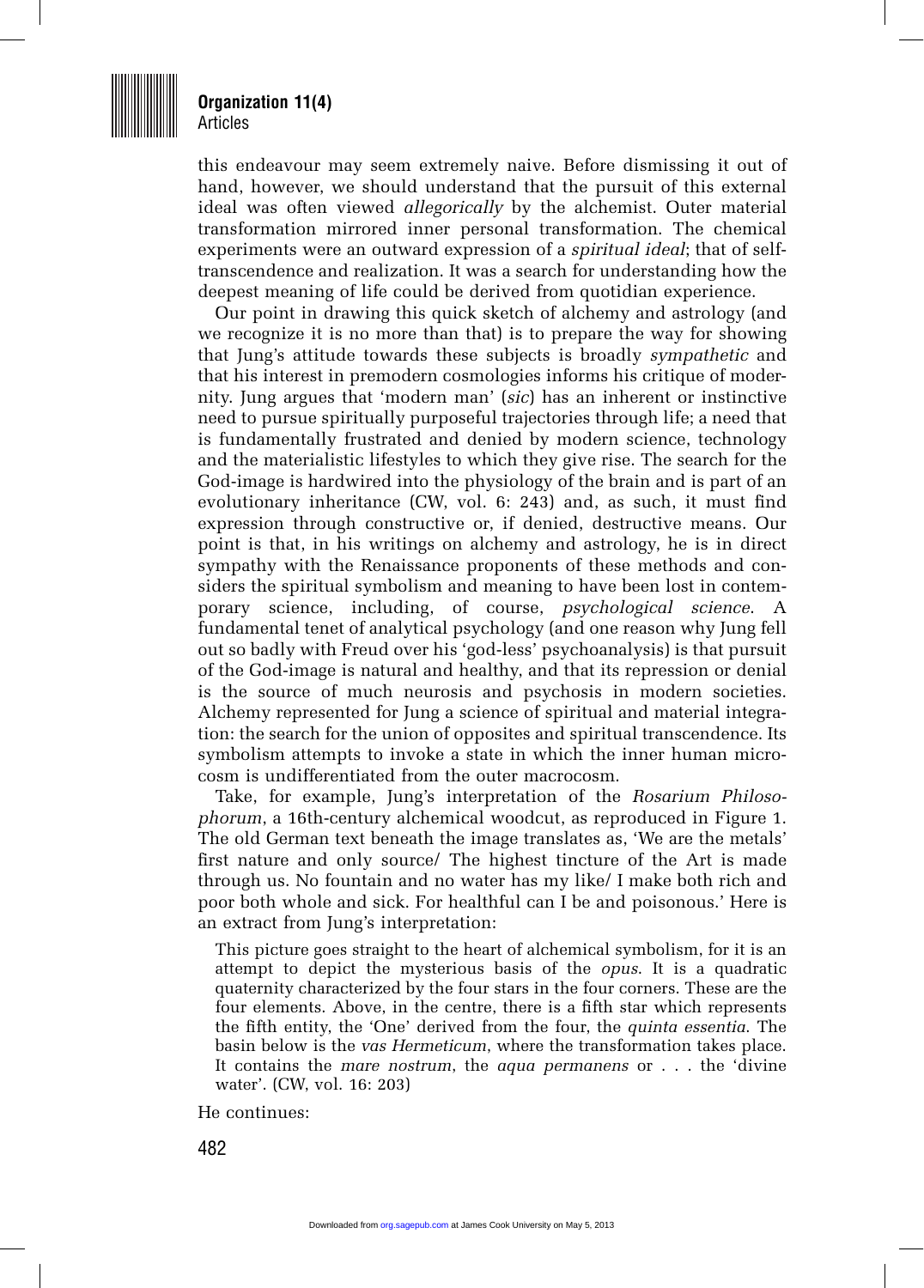

#### **Astrology, Alchemy and Retro-Organization Theory** Peter Case and Garry Phillipson

**Figure 1.** Rosarium philosophorum, 16th-Century German Woodcut

ROSARIVM mineralis toyr findt ber metall anfang und erffenatur/

Die tunft macht burch vns die höchste einceur-Aeon brunn noch waffer ift menn gleych/-Jch mach gelund arm ond rey di-Dub bin bod jauno gyftig vno botlid. Succus

**Source** Jung (CW, vol. 16: 203), reproduced with kind permission of Routledge & Kegan Paul.

This structure reveals the tetrameria (fourfold nature) of the transforming process, already known to the Greeks. It begins with the four separate elements, the state of chaos, and ascends by degrees to the three manifestations of Mercurius in the inorganic, organic, and spiritual worlds; and, after attaining form of Sol and Luna . . . it culminates in the one and indivisible (incorruptible, ethereal, eternal) nature of the *anima*, the *quinta essentia*, *aqua permanens*, tincture, or *lapis philosophorum*. (CW, vol. 16: 207)

As in the *Rosarium Philosophorum*, the four elements feature prominently in many so-called *Annus-Mundus-Homo* (Year-World-Man) astrology diagrams of the Renaissance. Although not explicitly considered by Jung to our knowledge, 'Byrhtferth's Diagram' pictured in Figure 2 is an exemplary representational form of the kind of holistic integration sought through astrology and alchemy.<sup>7</sup> The signs of the zodiac (each of which is associated with a particular element) form a circular link to the four elements: *terra* (earth), *aqua* (water), *aer* (air), *ignis* (fire). The four seasons, the four temperaments and the four 'ages of man' are also depicted. Jung was intrigued, some contend 'obsessed', by such quaternities not only in alchemical contexts but also in Buddhist mandalas and many other manifestations (McLynn, 1997: 265). To him,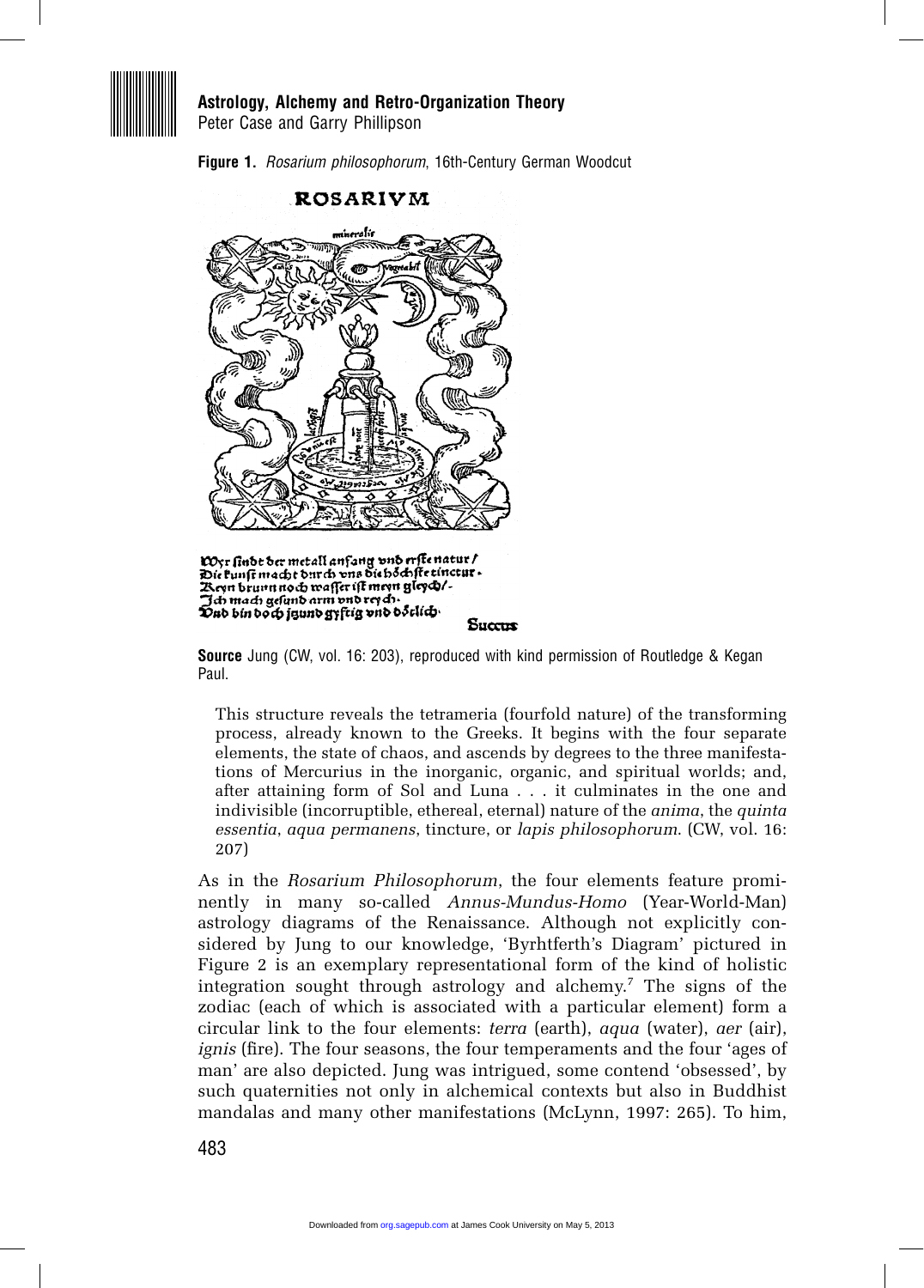

the quaternity was archetypal; a mythological motif that was 'always collective' and 'common to all times and all races' (CW, vol. 6: 443), and it is with this understanding that we should approach the fourfold division of functions of consciousness that inform his psychological typology.8 As he explicitly states:

The quaternity is one of the most widespread archetypes and has also proved to be one of the most useful schemata for representing the arrangement of the functions by which the conscious mind takes its bearings. It is like the crossed threads in the telescope of our understanding. The cross formed by the points of the quaternity is no less universal and has in addition the highest possible moral and religious significance for Western

**Figure 2.** Byrhterth's Diagram, 12th-Century Annus-Mundus-Homo



**Source** De concordia mensium atque elementorum [On the concord of the months and the elements], MS 17, fol. 7v, St John's College library, Oxford.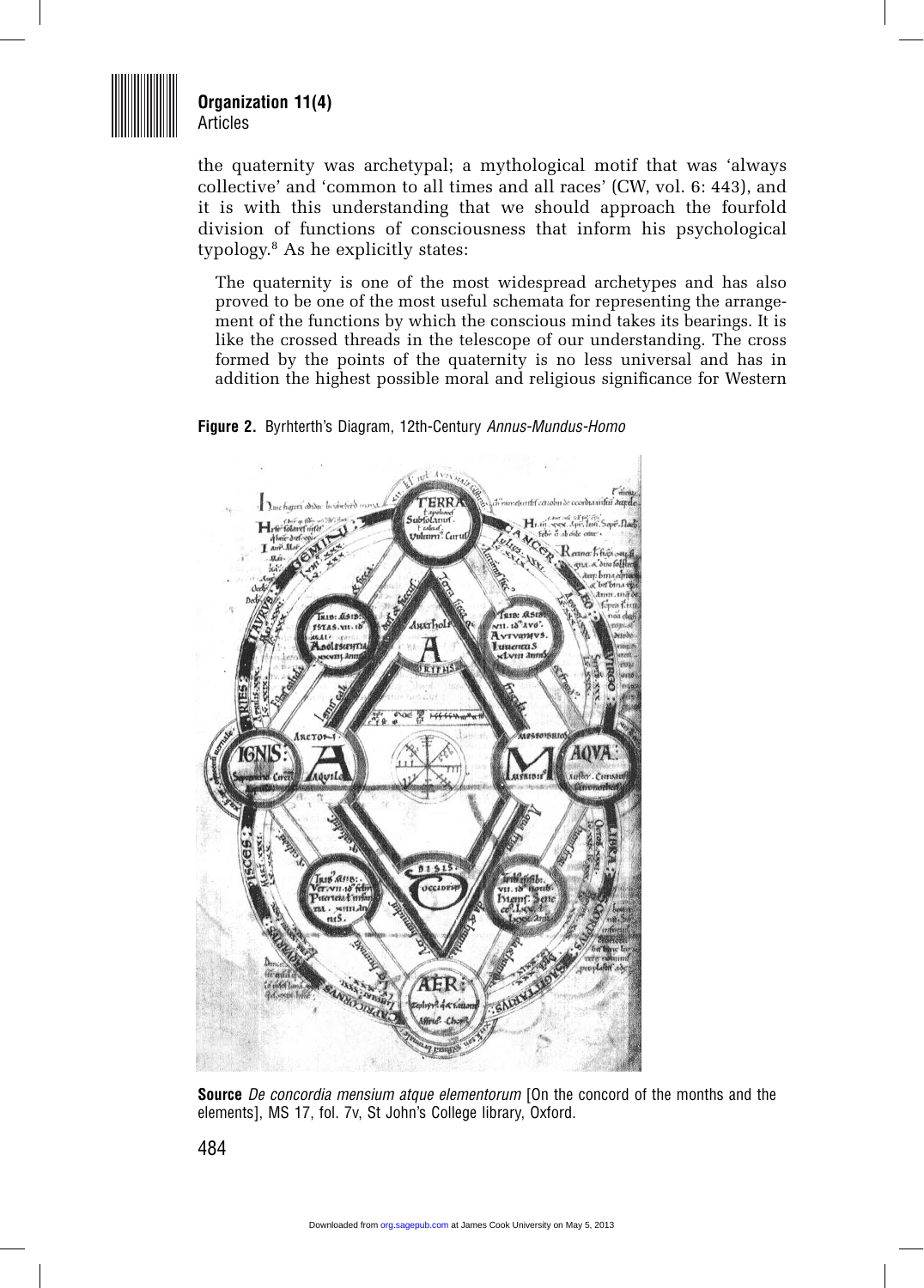

Peter Case and Garry Phillipson

man. Similarly the circle, as the symbol of completeness and perfect being, is a widespread expression for heaven, sun and God; it also expresses the primordial image of man and the soul. (CW, vol. 16: 207–8)

## **Jung's Four Psychological Functions and the Four Elements**

It is in his detailed study of the works of a 16th-century Swiss alchemist, Paracelsus, that Jung (CW, vol. 13) makes the most direct comparison between the four astrological elements and his earlier work on the functions of consciousness and character typology (CW, vol. 6). We quote at length from the relevant passage since it provides pivotal evidence for the case we are making about the relationship between the psychological types inherited by the MBTI® and its alchemical/astrological origins. Jung refers to the last chapter of *De vita longa* (1562) in which:

Paracelsus makes almost untranslatable allusions to the four Scaiolae, and it is not at all clear what could be meant. Ruland, who had a wide knowledge of the contemporary Paracelsist literature, defines them as 'spiritual powers of the mind' (*spirituales mentis vires*), qualities and faculties which are fourfold, to correspond with the four elements. . . The Scaiolae, he says, originate in the mind of man, 'from whom they depart and to whom they are turned back' . . . Like the four seasons and the four quarters of heaven, the four elements are a quaternary system of orientation which always expresses a totality. In this case it is obviously the totality of the mind (*animus*), which here would be better translated as 'consciousness' (including its contents). The orienting system of consciousness has four aspects, which correspond to four empirical functions: thinking, feeling, sensation (sense-perception), intuition. This quaternity is an archetypal arrangement. (CW, vol. 13: 167)

We have traced one other moment in Jung's work where, in a discussion of Plato's *Timaeus*, he equates the 'empirical functions of consciousness' with the four astrological elements (CW, vol. 11). In one passage he analyses Plato's character, suggesting that, although he possessed a preponderance of fiery 'spirit' and 'airy thought', he was relatively lacking when it came to connection with sensational reality and concrete action ('earth'). As Jung puts it, '[Plato] had to content himself with the harmony of airy thought-structure that lacked weight, and with a paper surface that lacked depth' (CW, vol. 11: 122–3). Jung's equating of the earth element with 'concrete reality', of air with 'thought' and of fire with 'spirit' in this analysis enables us to infer the following relationships between the Jungian functions of consciousness and the astrological elements: thinking–air, intuition–fire, feeling–water, sensation–earth.

Whereas the elemental aspects of Jung's analysis of psychological typing are an *implicit* influence on the development of the MBTI®, there is one company that has self-consciously used the alchemical aspects of his system in their management consultancy practice. Insights Learning and Development Ltd is a firm of management consultants offering training and development courses to corporate clients. According to its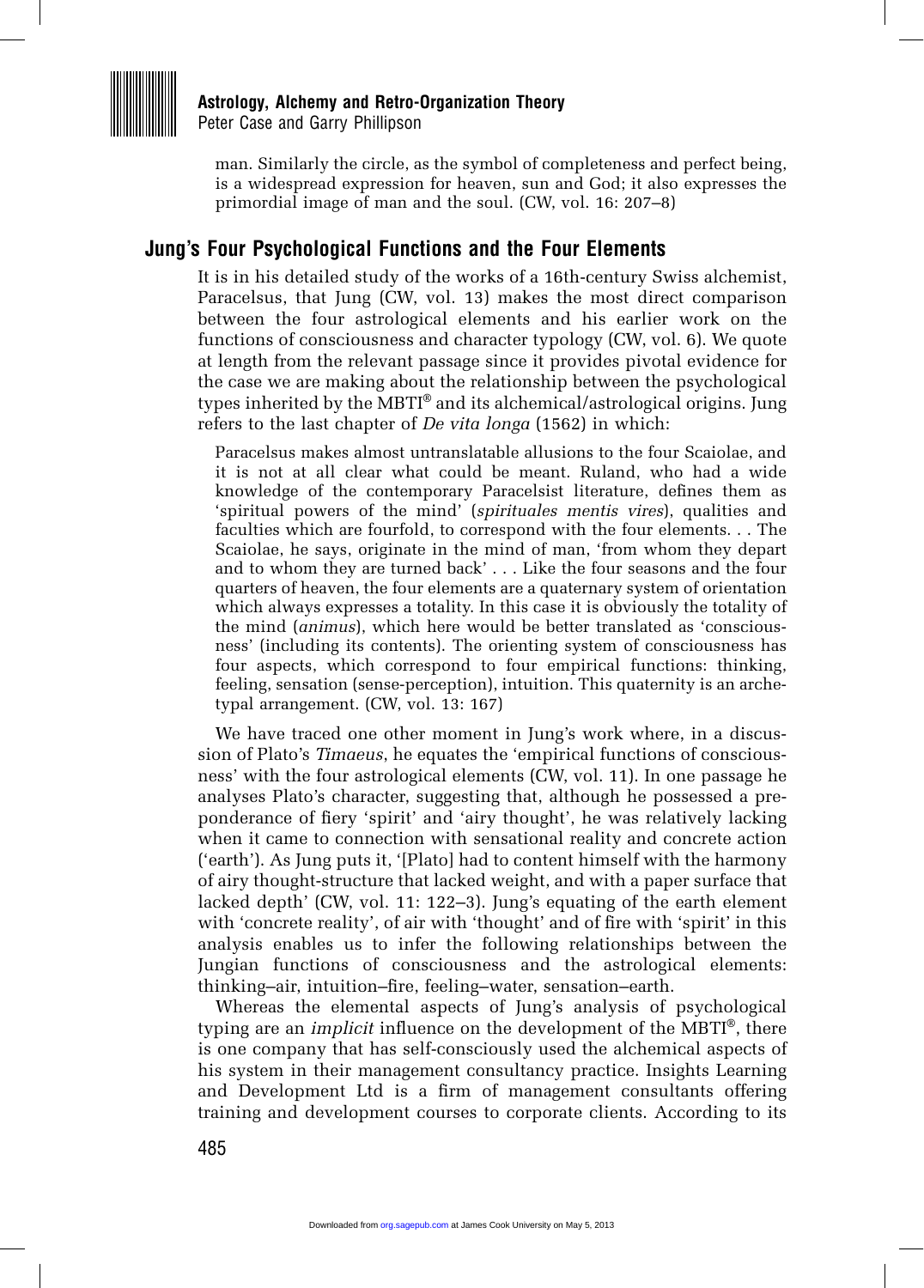

website publicity,<sup>9</sup> 'Many of the world's finest companies are using Insights to develop a common language and to provide the skills necessary to excel in today's marketplace.' Indeed, Insight's client list includes such familiar blue-chip companies as British Airways, HSBC, Lloyds Bank, McDonalds, Microsoft, NatWest and Royal Mail. Interestingly, it explicitly links Jung's four functions to the humours as they appear in Hippocrates' philosophy and practice. Amongst other things, the company offers a diagnostic psychometric system (see Figure 3) that types individuals according to four colours, corresponding (with some qualifications) to Jung's four psychological functions, and the four elements: red (fire), yellow (air), green (earth), blue (water).<sup>10</sup> The functions and elements of the system are further associated with 8 primary organizational types that represent a simplified version of a 56-element typology that, Insights claims, more accurately models individual differences. For the purposes of the argument being developed here, it is worth noting the striking structural resemblance between the 12th-century *Annus-Mundus-Homo* diagram (Figure 2) and the contemporary chart employed by Insights.<sup>11</sup> It is, we suggest, a further indication of how this particular aspect of premodern cosmology is being purveyed in a postmodern corporate marketplace.



**Figure 3.** The Eight Primary Types of Insights Learning & Development Ltd.

**Source** www.insightsworld.com (consulted April 2001).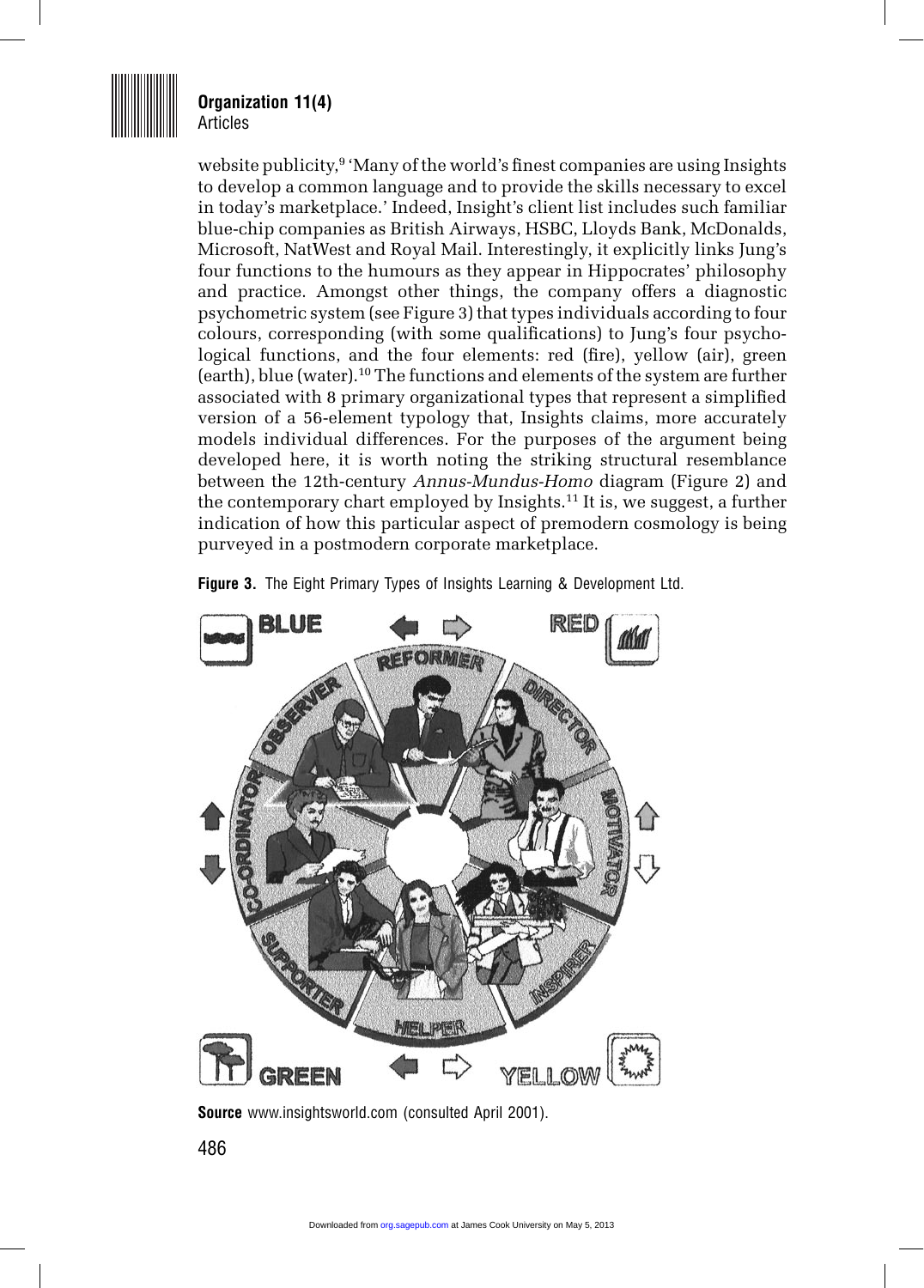

Peter Case and Garry Phillipson

## **An Astro-Genealogical Critique of the MBTI®**

The publication that inspired Insight's system and, as we shall see shortly, the MBTI® is Jung's *Psychological Types* (CW, vol. 6). A work of not inconsiderable sophistication and scholarship, *Psychological Types* draws together ideas taken from such disparate sources as Schiller, Goethe, Schopenhauer and William James and marries them with clinical psychiatric experience in order to establish a system of character analysis based on the two 'attitude-types' and four 'function-types'. In presenting Jung's conclusions concerning this typology, we are not particularly concerned with the veracity or otherwise of the psychological framework he offers. Critics abound, as McLynn (1997) is careful to note, but our intention here is to trace the relationship of Jung's psychological typology to its astrological and alchemical origins and further to establish a link to the MBTI®. To this end it will be useful to set out Jung's own summation of the typology thus:

The attitude-types . . . are distinguished by their attitude to the object. The introvert's attitude is an abstracting one; at bottom, he is always intent on withdrawing libido from the object, as though he had to prevent the object from gaining power over him. The extravert, on the contrary, has a positive relation to the object. He affirms its importance to such an extent that his subjective attitude is constantly related to and oriented by the object. (CW, vol. 6: 330)

And, of the functions of consciousness and their corresponding types, he observes:

The conscious psyche is an apparatus for adaptation and orientation, and consists of a number of different psychic functions. Among these we can distinguish four basic ones: *sensation*, *thinking*, *feeling*, *intuition*. . . Thus there are many people who restrict themselves to the simple perception of concrete reality, without thinking about it or taking feeling values into account. They bother just as little about the possibilities hidden in a situation. I describe such people as *sensation types*. Others are exclusively oriented by what they think, and simply cannot adapt to a situation which they are unable to understand intellectually. I call such people *thinking types*. Others, again, are guided in everything entirely by feeling. They merely ask themselves whether a thing is pleasant or unpleasant, and orient themselves by their feeling impressions. These are the *feeling types*. Finally, the *intuitives* concern themselves neither with ideas nor with feeling reactions, nor yet with the reality of things, but surrender themselves wholly to the lure of possibilities, and abandon every situation in which no further possibilities can be scented. (CW, vol. 6: 518–19; emphases in original)

Each of these four function-types is mediated by an attitude-type of extraversion or introversion, thus giving, in Jung's scheme, a minimum of eight types (although he suggests that this is a relatively crude matrix and that each of the four functions may be subdivided into more refined categories; CW, vol. 6: 523).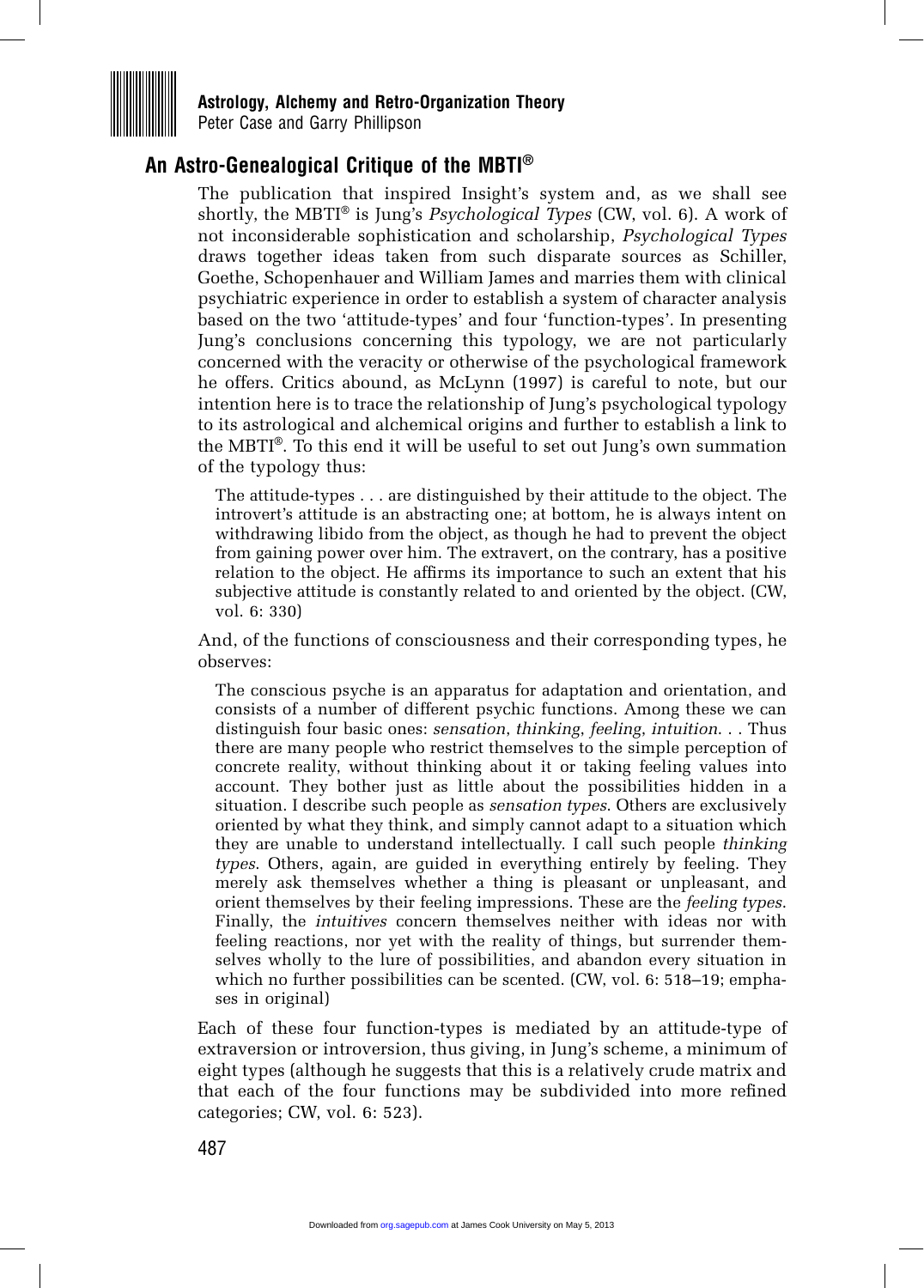

It is this typology that was taken up by Katherine Cook Briggs and her daughter Isabel Briggs Myers in the postwar period and developed into the MBTI® instrument (Myers, 2000). In their interpretation of Jung, however, they give greater prominence to the distinction he drew between the 'rational' functions of thinking and feeling—the way in which experience of the world is judged—and the 'irrational' functions of sensation and intuition; in other words, the purely perceptive or phenomenological apprehension of the world. These two auxiliary functions Briggs and Myers refer to as 'Judging' and 'Perceiving' respectively (Myers, 2000). In addition to the dominant orientation of consciousness to its environment—the 'superior function' in Jung's scheme—there is a secondary or 'inferior' function. This means that in the MBTI® system there are *16 psychological types* resulting from possible combinations of (1) attitude-type: extraversion (E) or introversion (I), (2) the basic mental processes of sensing (S), thinking (T), feeling (F) or intuition (N), and (3) judging  $(J)$  or perceiving  $(P)$ . Hence individuals responding to the MBTI<sup>®</sup> psychometric or following a process of guided self-assessment will arrive at a type for themselves that can be coded using combinations of four letters: ISTJ, ESTP, ENFP, INTJ, and so on. It is important to note that the alchemical quaternity is still very much intact in this formulation.

In the case of the MBTI®, there is a considerable amount of academic research pursued in the name of establishing construct validity of the instruments used to generate the character typologies in order that clients can be assured of the *scientific credibility* of the interpretations offered. Much of this applied research in areas of career management and counselling, team building, cross-cultural studies and the like is empiricist in epistemological and methodological orientation,<sup>12</sup> and as such conceals the astrological and alchemical origins that we have been at pains to demonstrate lie at the very heart of this typological scheme. This is where retro-organization theorizing enables us to challenge and expose the obfuscation and concealment at work. What results from the scientization of the MBTI® we contend, however, is the substitution of one form of mystification—based in a premodern cosmology—by another form of mystification based on positivist scientism. Consider, for instance, the following extract from a comprehensive review of  $MBTI^{\circ}$ applications in management research. We have dipped into the text more or less at random with the intention of conveying the narrative tone of the work and the scientistic language being employed:

Part of the problem in validating the EI scale stems from the difficulty of developing criterion measures. Still, Thorne and Gough (1991) found that the ACL-EL cluster could serve as an observational measure of extraversion/introversion. This cluster correlates moderately and significantly with the MBTI-EI scale  $(r=.32)$  for males,  $r=.40$  for females). Although many of the ACL extraversion items measure sociability (e.g., talkative, outgoing), others reflect an external focus (e.g., energetic, active).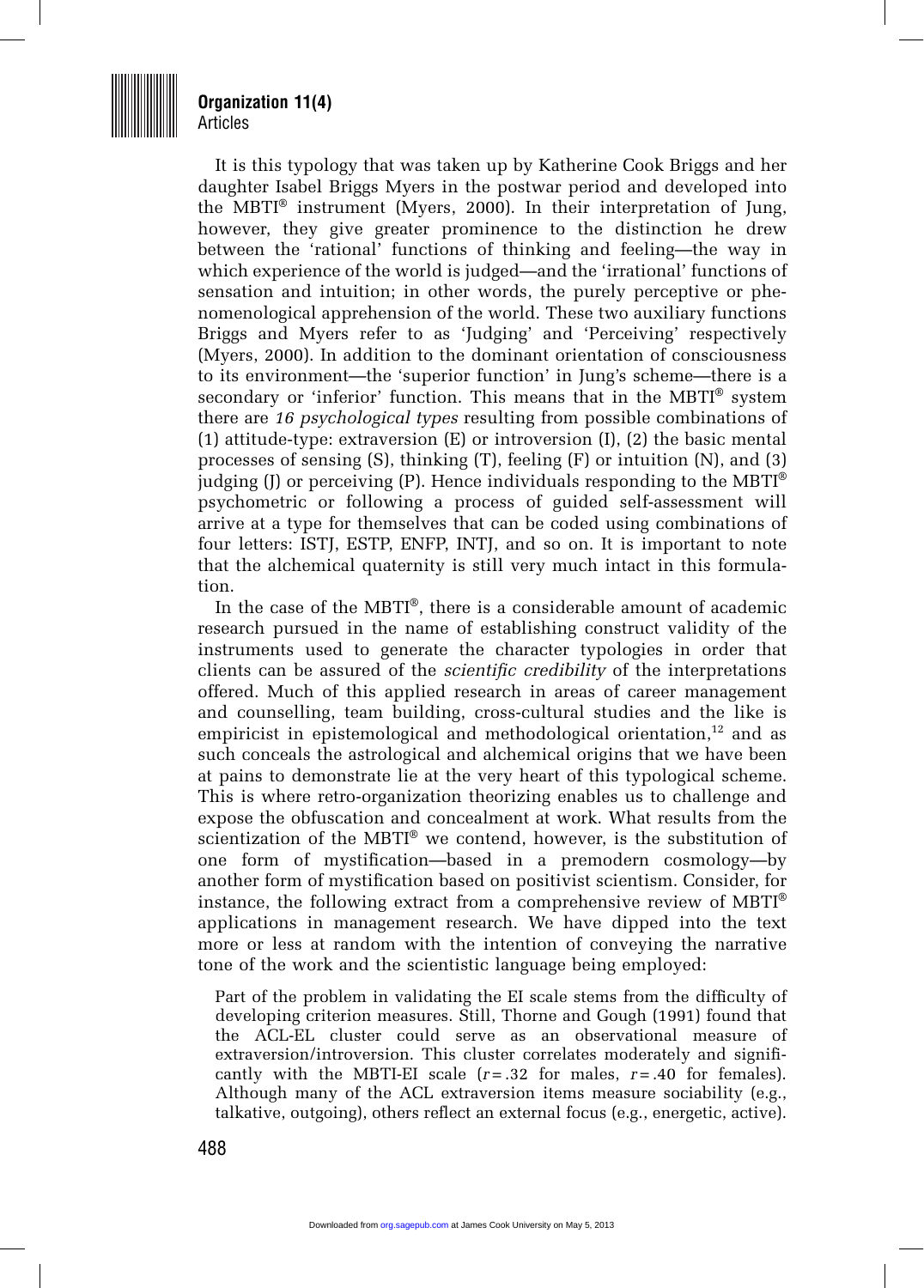

Peter Case and Garry Phillipson

Moreover, while it is hard to observe an 'inward flow of energy,' the introversion items suggest an inner focus (e.g., reflective, preoccupied). (Gardner and Martinko, 1996: 73)

Interestingly, in this 39-page review of MBTI® research very little space (two short paragraphs) is given over to the conceptual basis of the instrument. Neither is there any mention of 'people' in any integrated or rounded sense. Instead there is talk in free-floating generalities of coding of 'types' and measurement of fragmented social psychological disposition. This may seem reasonable given the espoused interests of the authors (to provide an overview of the 'empirical' research) until we consider their methodological conclusion, namely, 'managerial research into type is mixed, with the experimental studies employing the strongest designs' (1996: 55), and 'our critique of the management type studies identified many weaknesses, especially for those with descriptive designs' (1996: 79). One wonders, then, what Gardner and Martinko make of Jung's original contribution on typology, since that is *entirely descriptive* in design and devoid of formal 'empirical' evaluation and evidence of the sort they might recognize or value. *Psychological Types* contains not a single correlation coefficient or tabular matrix and in it can be found no presentation of numerals outside a consideration of their symbolic (as opposed to statistical) significance. Our genealogical critique thus leads us to question fundamentally the value of the empiricist edifice to which the MBTI® has given rise in light of the Jungian theoretical legacy that we have attempted to explicate. Based expressly on premodern cosmology and symbolism, Jung's propositions form an *interpretative* heuristic intended to assist in the apprehension and understanding of human character. We speculate that he would have been decidedly unimpressed by the scientistic turn taken by many of the MBTI®'s protagonists.

## **Conclusion: Have We Always Been Non-Modern?**

Now that we are no longer so far removed from the premoderns—since when we talk about the premoderns we have to include a large part of ourselves—we are going to have to sort them out as well. Let us keep what is best about them, above all: the premoderns' inability to differentiate durably between the networks and the pure poles of Nature and Society, their obsessive interest in thinking about the production of hybrids of Nature and Society, of things and signs, their certainty that transcendences abound, their capacity for conceiving of past and future in many ways other than progress and decadence, the multiplication of types of nonhumans different from those of the moderns. (Latour, 1993: 133)

'As above, so below' is a central dictum of the occult sciences, $^{13}$  including astrology. It might equally be applied to the critique of modern ontology offered by Latour (1993) in his essay *We Have Never Been Modern*. Latour puts forward nothing less than a moral and political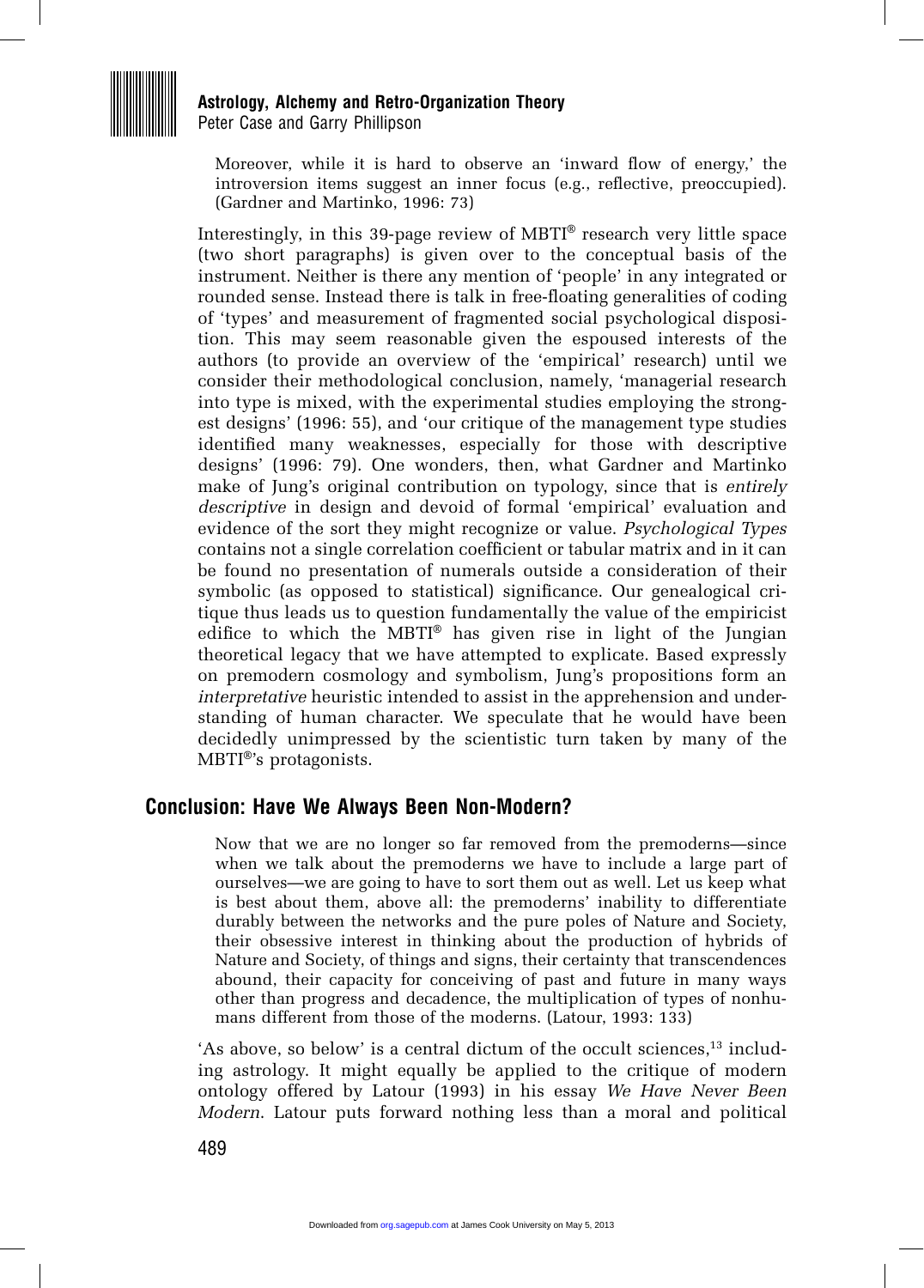

programme for rediscovering what he considers to be the excluded middle of modernity. A false dichotomy has been created by the moderns between 'transcendent Nature' on the one hand, and 'immanent Society' on the other, he suggests. Since the Enlightenment, the moderns pursued a programme of ontological 'purification' that denied acts of human mediation between the two respective provinces of Society and Nature and attempted to ensure that the 'things' of nature remained uncontaminated by the social constructions of apperceiving minds. It is therefore imperative, Latour maintains, to expose the networked nature of both 'things' and 'social order' and hence dissolve the false duality that modernity has imposed. Indeed, as the title of his essay suggests, he contends that a consideration of historical evidence concerning the development of natural and social scientific knowledge reveals that 'we have never been modern' in the sense that ontology is always already a matter of networked processes; of mediation, delegation, distribution, mandate and utterance. And yet, in the acts of purification necessary for the stabilization of modern objects and modern conceptualizations of 'humanity', 'society' and so forth, the a priori fact of mediation has to be occluded or consigned to a kind of 'modern unconsciousness' (1993: 37).

As a student of the history and sociology of science, Latour is no doubt intellectually aware of the role played by astrology and alchemy in the formation of modern sciences. It can surely be no mere coincidence, therefore, that he has alighted upon a form of philosophical holism that itself resonates strongly with premodern cosmology. Indeed, as the quotation at the opening of this section reveals, he openly admires the premoderns' unwillingness to differentiate 'durably' between Nature and Society and values their persistent attempts to find and expose hybridized human/non-human connections within the universe. By synthesizing elements of premodern, modern and postmodern attitudes toward ontology and epistemology, Latour devises a nonmodern 'constitution' and programme of enquiry and politics that acknowledges the extent to which 'we have never been modern. . . Half of our politics is constructed in science and technology. The other half of Nature is constructed in societies. Let us patch the two back together, and the political task can begin again' (1993: 144).

We began this article by invoking retro-organization theory as a way of licensing serious enquiry into what might otherwise be considered to be the social scientifically taboo subjects of astrology and alchemy. Based on an interpretation of Foucauldian genealogical analysis, retro-organization theory's challenges to the received wisdom of apolitical, ahistorical and 'phallocentric' approaches to organizational studies open the door to new ways of thinking about present-day conduct in organizations. By following the tenets of retro-organization theory in combination with Latour's hybridization project, one is freed to forge new conceptual and analytical syntheses unfettered by the constraints of modernist ontology and epistemology. The pandemonium that results from eschewing the modern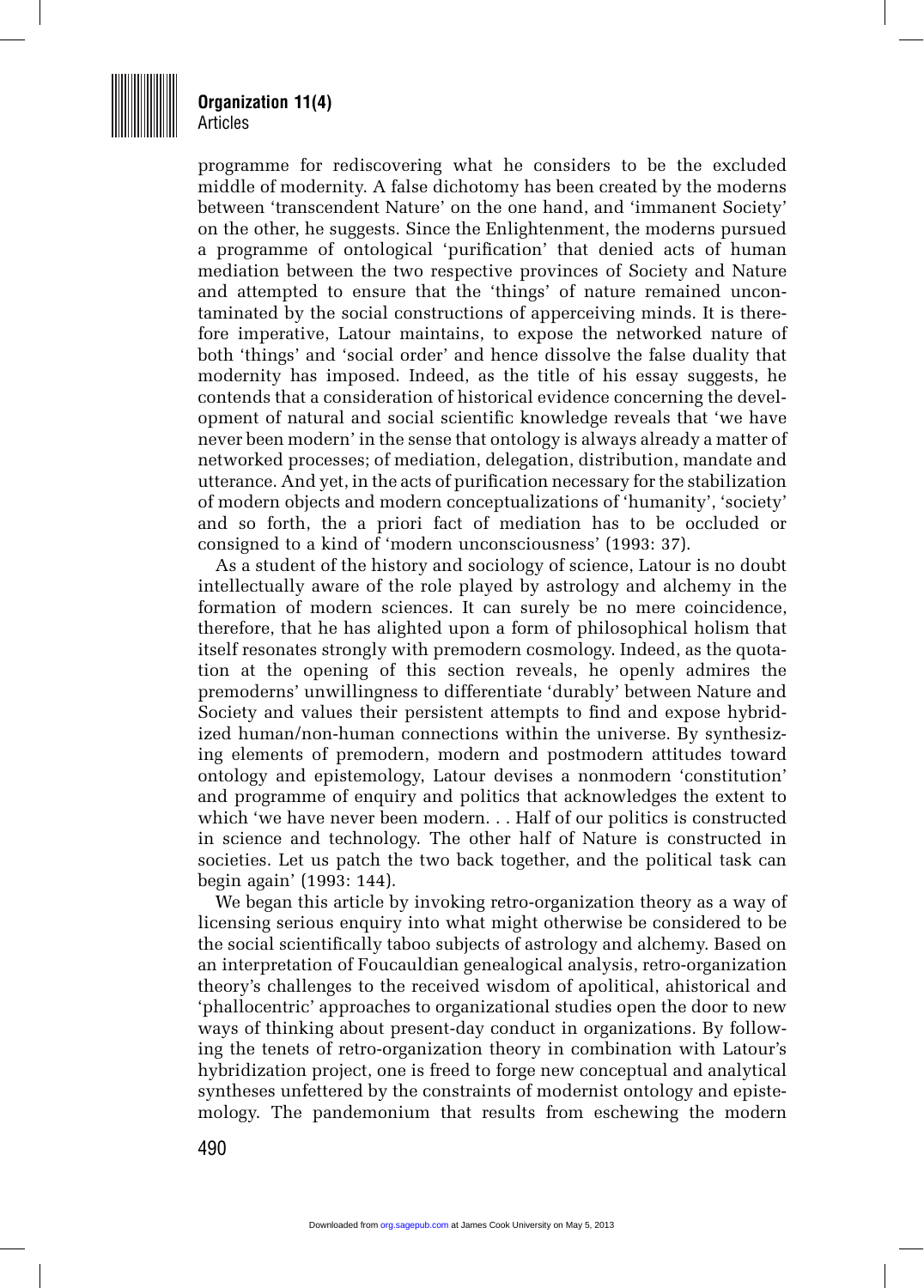

Peter Case and Garry Phillipson

creates fissures through which knowledges previously proscribed well up and re-present themselves in potentially new and interesting combinations.

We have sought in the astro-genealogical analysis of the MBTI<sup>®</sup> presented above to lay open to scrutiny a set of intellectual interconnections and legacies that, through the 'scientific purification' engendered by an empiricist rendering of the MBTI®, have been systematically forgotten or otherwise obscured. Our explicit aim has been to reconnect premodern cosmology to the modern in this specific, yet important, area of organizational conduct and thus, less directly, to demonstrate the fecundity of the form of retro-organizational analysis adopted. Although we have focused largely on a theoretical dimension of the impact of astrology on organizational life, as we intimated in our introduction, there is scope for a programme of empirical research on the influence of occult sciences within organizations. We hope that this article may spark new research ideas and directions for colleagues who are interested in exploring these topics in an organizational studies context.

## **Notes**

We thank Simon Lilley, Frances Laneyrie and the editors and reviewers of *Organization* for their thoughtful comments on earlier drafts of this article. Andrew Hall of Consulting Psychologists Press kindly provided background readings on the MBTI® and Catherine Chassay helped trace additional reference material. The work in embryonic form was presented at the 18th Standing Conference on Organizational Symbolism, 'Organization and Culture: Premodern Legacies for a Postmodern Millennium', 5–9 July 2000, Athens, Greece.

- 1 Engaging in primary research of such issues can be a highly sensitive matter, not least because many executives are embarrassed to admit to having resorted to astrological consultation and also because professional astrologers working with business clients are bound by strict codes of confidence. Despite these not insubstantial difficulties, one of us has managed to gain corporate access and to report on some preliminary interview findings (Phillipson, 2000).
- 2 Eysenck and Nias (1982) report on a systematic study of astrology from the perspective of scientific psychology. Their epistemology and research questions—which generally hinged around whether or not astrological claims could be statistically validated—differ from those pursued in this article. Interestingly from our point of view, however, Eysenck and Nias (1982: 220) do note the considerable resistance they encountered from their own research community: '[M]any of the people in the scientific establishment would have fitted well into the panel which condemned Galileo! We have become aware of this climate of censorship and intolerance . . . from remarks warning us that even criticizing astrology in detail, and showing familiarity with its pronouncements, would undermine our scientific standing and reputation. So much for the religion of the open mind.'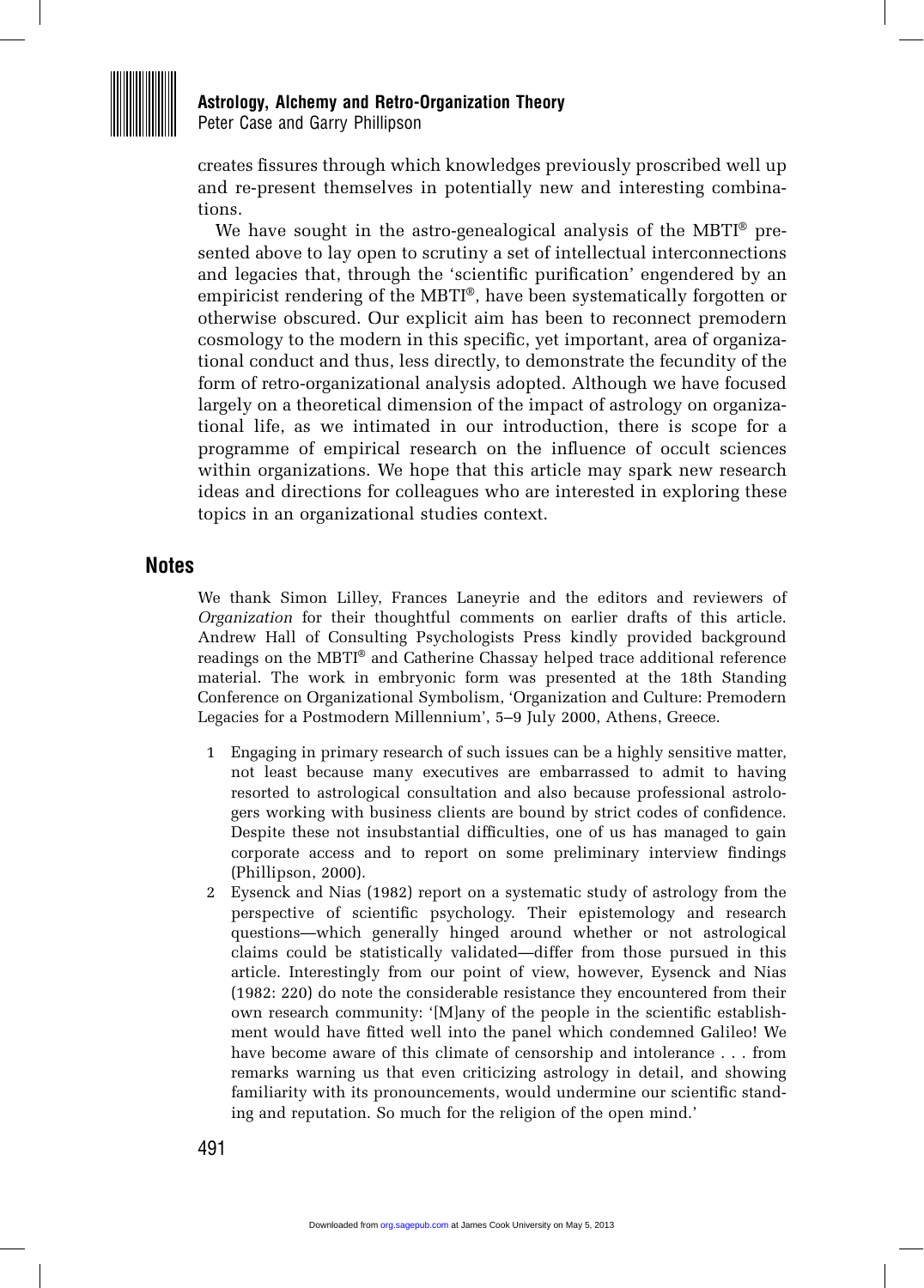

- 3 We make extensive reference to the Routledge & Kegan Paul edition of *The Collected Works of Carl Gustav Jung* (21 volumes, 1953–83) and abbreviate it as 'CW' throughout.
- 4 Phillipson (2000) documents objections to astrology voiced by an organized group of natural scientists. See also Dawkins (1995), Maddox (1994) and Adorno (1994) for critical assaults on the tenets of astrology. Maddox (1994: 185) reflects the sentiments of many natural scientists and sceptics when he observes: 'It is a plain fact that astrology is a pack of lies in the literal sense; those who peddle horoscopes do so on an explicit set of statements about the real world that cannot be correct. There is no evidence that the positions of the planets can affect human behaviour, nor any plausible mechanism by which they could do so. It would not matter if the lies were told in some other context, say an alleged link between stock-exchange prices and the popularity of rock-and-roll music. That they are told, and believed by countless innocents, in flat contradiction of the more objective view of the world accumulated over several centuries, means that each and every horoscope is, by denying the objective view of the planets, an attack on the probity of science. . . Would other professionals, lawyers or accountants say, be as tolerant of public belief that undermined the integrity of their work – and, potentially, their livelihood?'
- 5 For a useful general introduction to the Foucauldian concept of genealogy, see Dreyfus and Rabinow (1982: 104–25). Burrell (1996, 1998) discusses genealogical analysis and its relation to organizational studies, as do Calas and Smircich (1999: 655–8), who also offer a comprehensive overview of extant organizational research conducted using this approach.
- 6 For indicative responses to astrology on the part of the scientific psychology community, see Eysenck and Nias (1982).
- 7 This diagram was constructed in the year 1110 by Byrhtferth, a monk of the abbey of Ramsey, and appears in a text he composed entitled, *De concordia mensium atque elementorum* ('On the concord of the months and the elements'), held in the library of St. John's College, Oxford (MS 17, fol. 7v). See Baker and Lapidge (1995) for a full translation of the text and Edson (1996) for comments on the structure of the diagram. We thank the President and Scholars of St. John's College for their kind permission to reproduce Byrhtferth's diagram in this article.
- 8 Were Jung to have explored the burgeoning contemporary literature on organizational theory, he would doubtless have gained great satisfaction from the vast number of confirming instances for his thesis. As students of organization and management will be aware, 20th-century and early 21stcentury organizational theory is replete with two-by-two matrices. Whether the substantive topic is 'leadership', 'motivation', 'strategy', 'marketing' or 'operations', one inevitably encounters fourfold frameworks. From the JOHARI window, to SWOT analysis, PEST analysis or the 'Four Paradigms' proposed by Burrell and Morgan (1979), there would appear to be a powerful intuitive pull to this representational form for both the producers and consumers of organizational knowledge. A fuller exploration of this fascinating preoccupation would warrant a paper in its own right.
- 9 See www.insightsworld.com (consulted April 2001).
- 10 This diagram is used frequently in Insights' literature, for instance in presenting the 'Insights System' on their website. We thank Andrew M.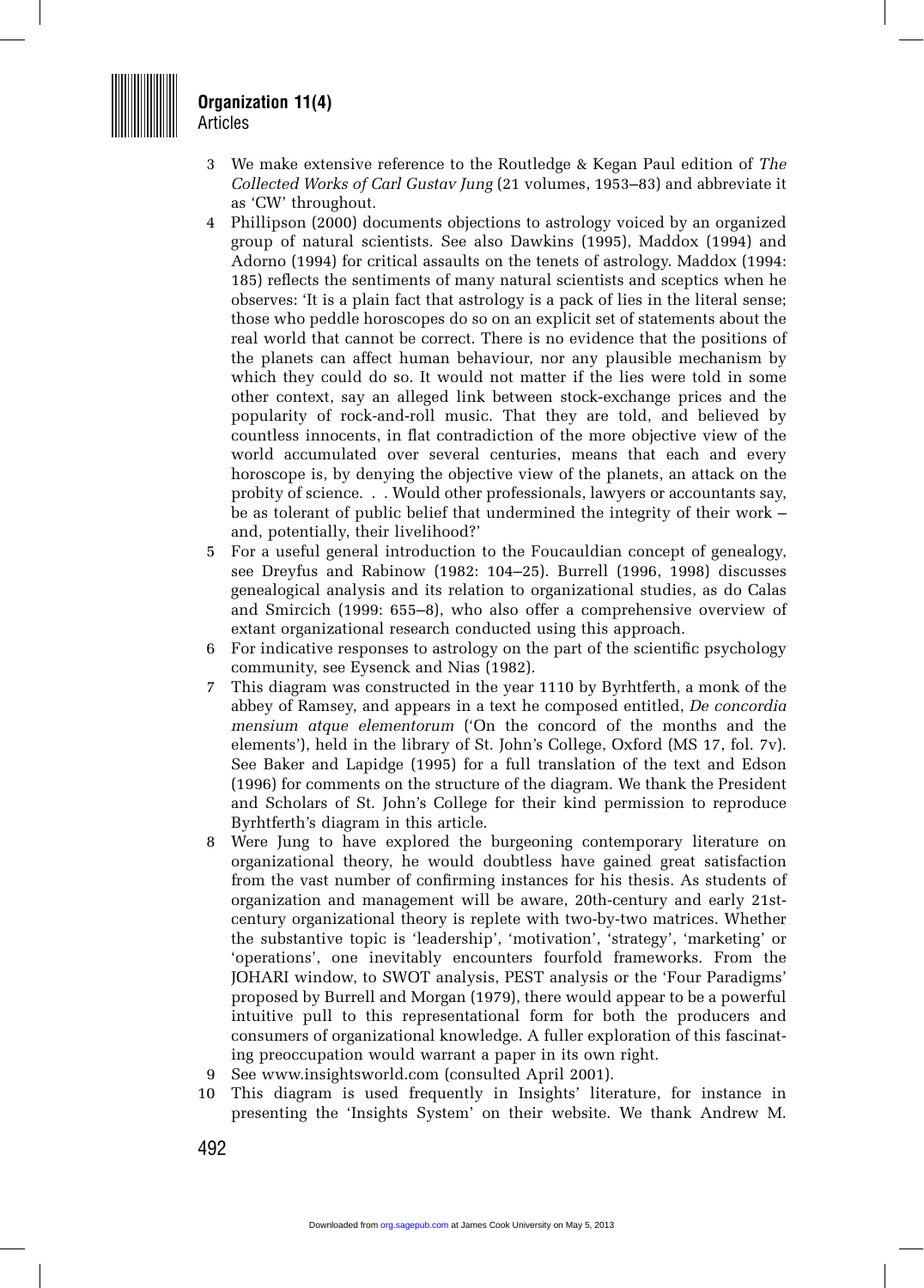

Peter Case and Garry Phillipson

Lothian, chairman of Insights, for permission to reproduce the diagram in this article.

- 11 The earliest form of the *Annus-Mundus-Homo* diagram, so far as we know, is a 10th-century medieval cotton manuscript produced in Exeter and currently held in a British Library volume, *Tracts on Astronomy* (MS Vitellius A.XII, fol. 52). Our thanks to John Rennie Short for directing us to this document.
- 12 See, for example, contributions to Hammer (1996).
- 13 This popular phrase is abridged from literal translations such as 'that which is above is like that which is below, and that which is below is like that which is above' (Holmyard, 1968: 68). It comes from the Emerald Tablet (*Tabula Smaragdina*) of Hermes Trismegistus—long believed to be a divinely inspired prophet or god, now identified as a composite figure to whom various authors, probably spanning several centuries, attributed compositions. The Hermetic corpus seems to have been collated for the first time, by Michael Psellus of Constantinople, in 1050.

## **References**

- Adorno, Theodor W. (1994) *The Stars Down to Earth and Other Essays on the Irrational in Culture*. London: Routledge.
- Anon. (1996) 'Investing by the Stars: Using Astrology in the Financial Markets', *Computerworld*, July, 30(29): 115.
- Aveni, Anthony (1996) *Behind the Crystal Ball: Magic and Science from Antiquity to the New Age*. London: Newleaf.
- Baker, Peter S. and Lapidge, Michael, eds (1995) *Byrhtferth's Enchiridion*. Oxford: Early English Text Society, Oxford University Press.
- Bates, Graham and Chrzanowska-Bowles, Jane (1994) *Money and the Markets: An Astrological Guide*. London: Penguin.
- Brooker, Katrina (1998a) 'A Celestial Guide to the Stock Market', *Fortune*, August, 138(4): 225.
- Brooker, Katrina (1998b) 'Update: The Stock Market Is Still in the Stars', *Fortune*, September, 138(6): 322.
- Burrell, Gibson (1996) 'Normal Science, Paradigms, Metaphors, Discourses and Genealogies of Analysis', in S. Clegg, C. Hardy and W. Nord (eds) *Handbook of Organization Studies*, pp. 642–58. London: Sage.
- Burrell, Gibson (1998) *Pandemonium: Towards a Retro-Organization Theory*. London: Sage.
- Burrell, Gibson and Morgan, Gareth (1979) *Sociological Paradigms and Organizational Analysis*. London: Heinemann.
- Calas, M. B. and Smircich, L. (1999) 'Past Postmodernism? Reflections and Tentative Directions', *Academy of Management Review* 24(4): 649–71.
- Crane, Joseph (1997) *A Practical Guide to Traditional Astrology*. Orleans, MA: ARHAT.

Curry, Patrick (1989) *Prophecy and Power*. Cambridge: Polity.

- Dawkins, Richard (1995) 'The Real Romance in the Stars', *Independent on Sunday*, 31 December.
- Dreyfus, H.L. and Rabinow, P. (1982) *Michel Foucault: Beyond Structuralism and Hermeneutics*. Brighton: Harvester.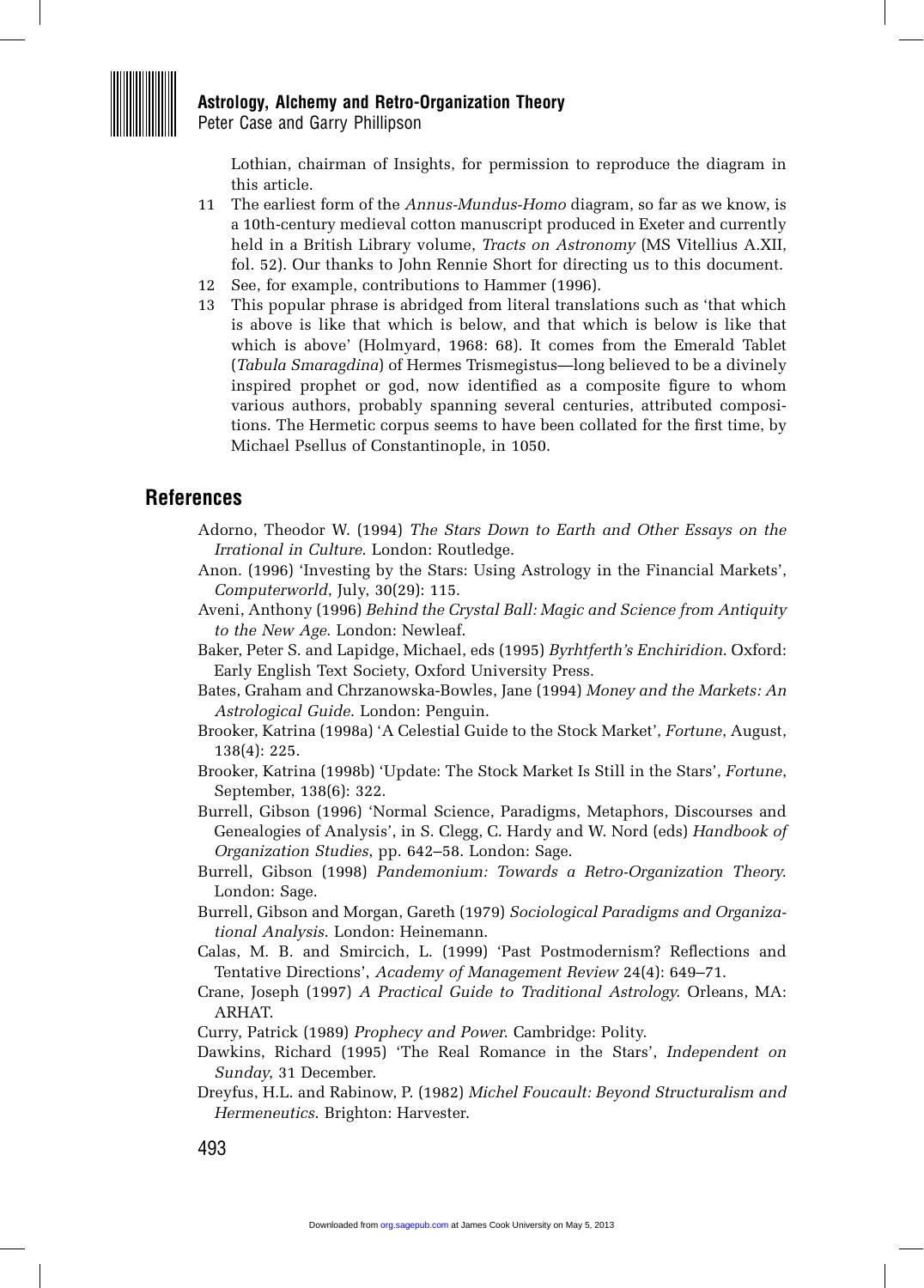

- Edson, Evelyn (1996) 'World Maps and Easter Tables: Medieval Maps in Context', *Imago Mundi: The International Journal for the History of Cartography* 48: 25–42.
- Eysenck, Hans J. and Nias, D. K. B. (1982) *Astrology: Science or Superstition*. London: Maurice Temple.
- Ficino, Marsilio (1989) *Three Books on Life*. Binghamton, NY: The Renaissance Society of America.
- Foucault, M. (1977/1991) *Discipline and Punish*. Harmondsworth: Penguin.
- Foucault, M. (1980) *Power/Knowledge*. Brighton: Harvester.
- Galarza, Pablo (1999) 'The Stock Market's Star Chart', *Money*, July, 28(1): 28.
- Gardner, William L. and Martinko, Mark J. (1996) 'Using Myers-Briggs Type Indicator to Study Managers: A Literature Review and Research Agenda', *Journal of Management* 22(1): 45–84.
- Hammer, Allen L., ed. (1996) *MBTI Applications: A Decade of Research on the Myers-Briggs Type Indicator*. Palo Alto, CA: Consulting Psychologists Press.
- Haskins, Charles Homer (1960/1924) *Studies in the History of Mediaeval Science*. New York: Frederick Ungar Publishing.
- Hayes, John R., ed. (1983) *The Genius of Arab Civilization: Source of Renaissance*. London: Routledge & Kegan Paul.
- Holmyard, E. J. (1968) *Alchemy*. Harmondsworth: Penguin.
- Jung, Carl Gustav (1953–83) *The Collected Works of C.G. Jung*, 21 vols, ed. Herbert Read, Michael Fordham, Gerhard Adler. London: Routledge & Kegan Paul.
- Kroeger, Otto and Thuesen, Jane M. (1992) *Type Talk at Work*. New York: Delacorte Press.
- Latour, Bruno (1993) *We Have Never Been Modern*. London: Prentice Hall.
- McEvers, Joan, ed. (1989) *Financial Astrology for the 1990s*. Minnesota: Llewellyn.
- McLynn, Frank (1997) *Carl Gustav Jung*. London: Black Swan.
- Maddox, John (1994) 'Defending Science against Anti-Science', *Nature* 368, March–April: 185.
- Marshall, Peter (2001) *The Philosopher's Stone: A Quest for the Secrets of Alchemy*. London: Macmillan.
- Mitchell, Vincent-Wayne (1995) 'Using Astrology in Market Segmentation', *Management Decision* 33(1): 48–57.
- Mitchell, Vincent-Wayne and Haggett, Sarah (1997) 'Sun-Sign Astrology in Market Segmentation: An Empirical Investigation', *Journal of Consumer Marketing* 14(2): 113–31.
- Mitchell, Vincent-Wayne and Tate, Elizabeth (1998) 'Do Consumers' Star Signs Influence What They Buy?', *Marketing Intelligence & Planning* 16(4): 249–59.
- Myers, Isabel B. (2000) *Introduction to Type*, 6th edn. Oxford: Oxford Psychologists Press.
- Phillipson, Garry (2000) *Astrology in the Year Zero*. London: Flare Publications.
- Ridder-Patrick, Jane (1990) *A Handbook of Medical Astrology*. London: Arkana/ Penguin.
- Ritzer, George (1993) *The McDonaldization of Society*. Thousand Oaks, CA: Pine Forge.
- Ritzer, George (1998) *The McDonaldization Thesis*. London: Sage.
- Ritzer, George (1999) *Enchanting a Disenchanted World*. Thousand Oaks, CA: Pine Forge.